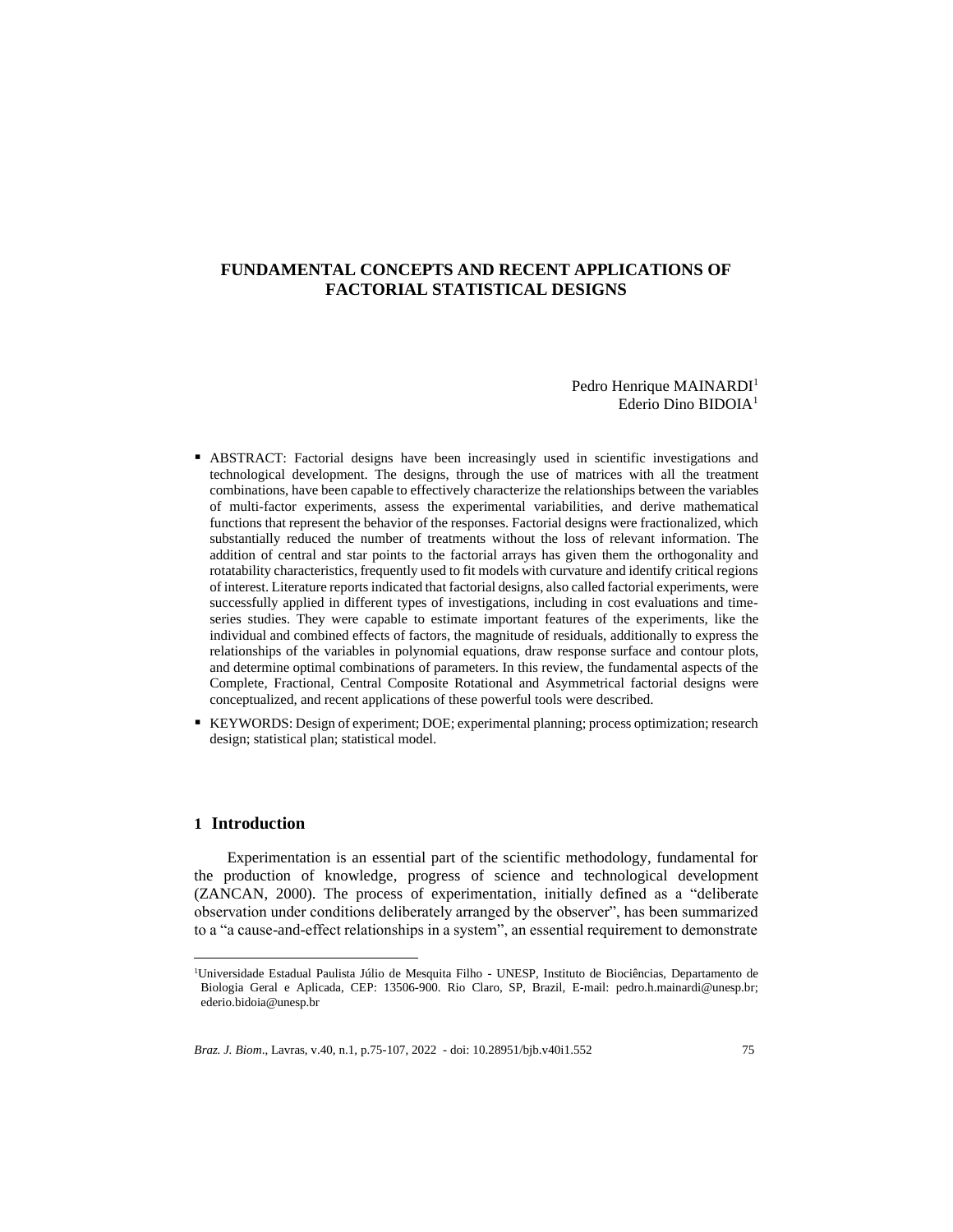theories or hypotheses of a functional structure (HINKELMANN and KEMPTHORNE, 2007; MONTGOMERY, 2017). The application of statistical designs in experimentation, which now has been a common practice in academic laboratories to ensure valid conclusions in objective investigations, has begun in the 1930s, when the activities of getting products with better quality and processes with higher productivity had become a goal in industries (MASON *et al.*, 2003; MONTGOMERY, 2017). Since then, the experimentation process through statistical designs has been increasingly used, along to achieve products with better quality within the limits of desired specifications, to substantially reduce the development time and cost, promote reliable and environmentalfriendly processes, and to proceed experimental analyses and data collection more efficiently (MASON *et al.*, 2003; RODRIGUES and IEMMA, 2005; WEISSMAN and ANDERSON, 2015; MONTGOMERY, 2017).

The use of statistical designs, also called statistical plans, has enabled the researchers to, within the rigor and adherence to the principles of science, generate the maximum amount of relevant information in a minimum number of possible experiments (MASON *et al.*, 2003). They have been used to accurately draw inferences from the observational data, characterize the relationships between different types of experimental variables, and economically assess the relevance and the quantifying effects of factors (CHRISTENSEN, 1996; MASON *et al.*, 2003). Different from OFAT (one-factor-at-a-time) experiments that only shows how a response variable is affected by varying each factor while all the other are kept constant, well planned statistical designs, like the factorial ones, have enabled the consideration of any possible interaction between the factors, a remarkable achievement in modern experimentation (MONTGOMERY, 2017). Factorial designs, in which the factors are varied together instead of one at a time, have been an important approach for scientists and designers to, without the excessive use of experimental resources and waste through uneconomical methods, quantify synergistic or antagonistic effects of factors and estimate ideal combinations of variables (MASON *et al.*, 2003; RODRIGUES and IEMMA, 2005).

Another great feature of statistical designs is that they have been able to measure the magnitude of errors, that is, random variations that can occur due to changes in the ambient condition, experimental and measurement errors, or effects due to any other known or unknown influences (MASON *et al.*, 2003). The possibility to distinguish assignable causes of variations from random ones has been widely used to eliminate sources of bias (systematic differences) and ensure that the experiment has provided precise information concerning the responses of interest (MASON *et al.*, 2003). They have been successfully able, thus, to properly measure the relationships between the variables and the influence of experimental factors (DRAPER and SMITH, 1998; HINKELMANN and KEMPTHORNE, 2007). Additionally, they have been successfully capable to derive simple and complex polynomial equations regarding the behavior of the experimental data, draw response surface and contour plots that simplify the interpretation of the empirical results, forecast future events based on previously observed values, and determine optimal operational conditions of different kind of systems (MASON *et al.*, 2003; RODRIGUES and IEMMA, 2005).

Due to the growing importance that statistical designs have been acquiring in modern researches, as well the great relevance that they have been detaining in scientific and technological areas, this review article addressed the conceptualization of their fundamentals and described the characteristics of the Complete, Fractional, Central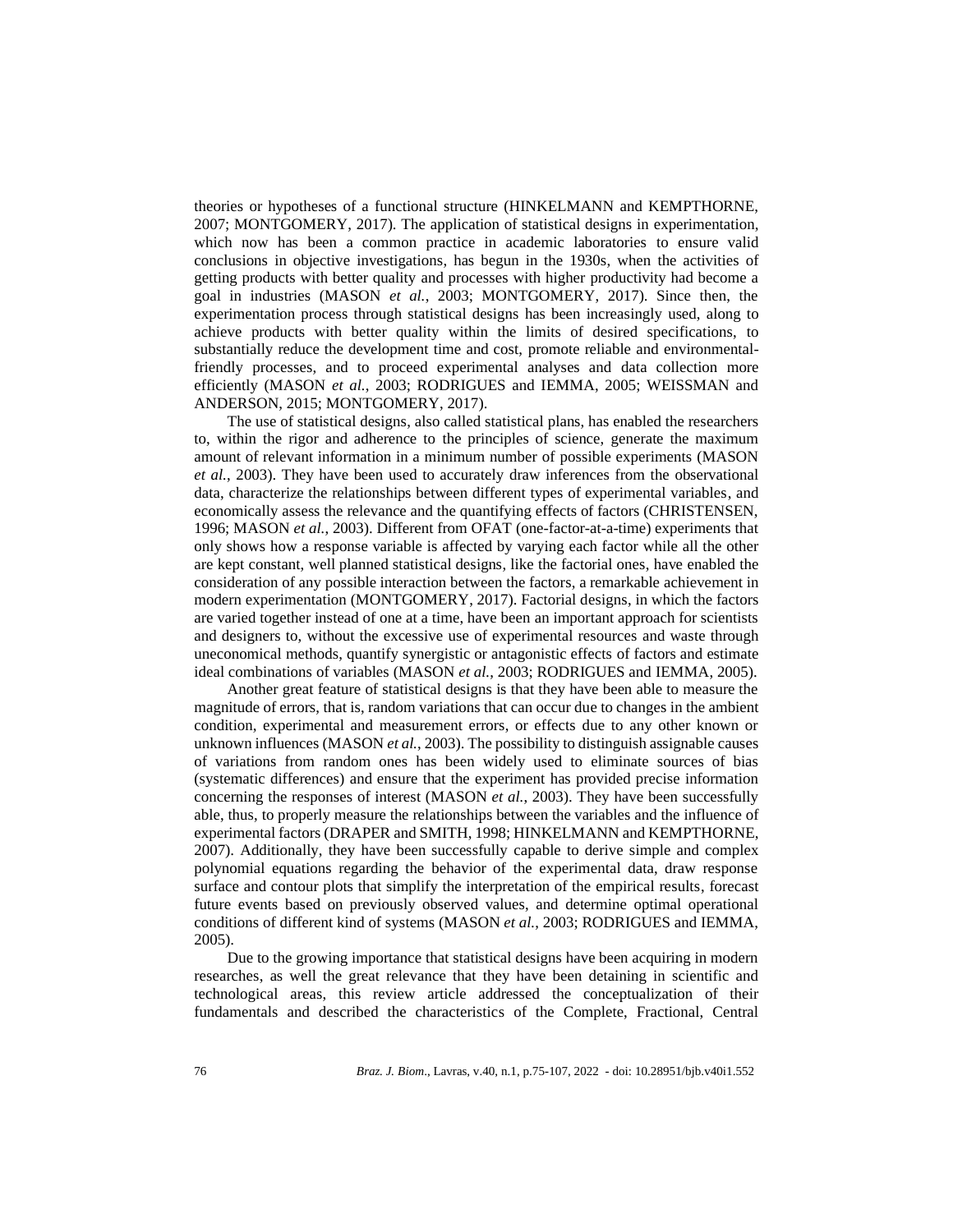Composite Rotational and Asymmetrical factorial designs. The article also addressed the sequential use of factorial statistical designs as an experimental optimization strategy, their employment in cost evaluations and time-series studies, and summarized recent applications of their use in several scientific fields.

## **2 Methodology**

The literature review was based on physical documents obtained in the library of the local University and in virtual databases indexed on the Web of Science, Scopus, ScienceDirect and Google Scholar platforms. The surveys were conducted until August 12th, 2021, and included both public open-access and institutional available documents published in English or Portuguese. The terms used in the searchers were "Fundaments of Statistics", "Concepts of Statistics", "Statistical Analysis", "Design of Experiment", "Statistical Inference", "Confidence Interval", "Prediction Interval", "Regression Analysis", "Factor Effects", "Determination Coefficient", "Analysis of Variance", "ANOVA", "Lack-of-Fit", "Outlier", "Pareto Diagram", "Response Surface", "Contour Plot", "Multi-factor Design", "Factorial Design", "Complete Factorial", "Full Factorial", "Fractional Factorial", "Central Composite Rotational", "Asymmetrical Factorial", "Mixed-Level Factorial", "Sequential Use of Factorial", "Plackett-Burman Design", "Taguchi Design", "Cost Evaluation", "Economic Analysis", "Time-Series" and "Time-Trend". After the acquirement of the documents, they were screened according to their titles, abstracts and contents in order to eliminate duplicates and verify their adequacy to the theme proposed in this article. Then, the documents were classified according to the following topics: (i) Fundaments of Statistics, (ii) Design of Experiments, (iii) Complete Factorial, (iv) Fractional Factorial, (v) Central Composite, (vi) Asymmetrical Factorial, (vii) Sequential use of Factorial Designs, (viii) Cost Analyses/Evaluations and (ix) Time-Series Studies.

## **3 Results**

The literature survey found 216 documents that had adherence to the theme proposed by this review article. After the screening process mentioned in the previous item, 66 documents were classified as belonging to the topic (i), 28 as belonging to the topic (ii), 12 to the topic (iii), 15 to the topic (iv), 20 to the topic (v), 13 to the topic (vi), 16 to the topic (vii), 17 to topic (viii) and 29 to the topic (ix). Of these, 98 documents that presented great quality were chosen to be used as a theoretical basis in the preparation of this article and included in the references.

## **4 Principles of statistical designs**

Analyze and understand a relevant set of data from a certain investigation are frequent practices in the research activity of different study fields. Descriptive statistical values, which summarize datasets, such as the simple arithmetic mean, mode, median, and dispersion measures, like the amplitude, deviations and variances, have been notoriously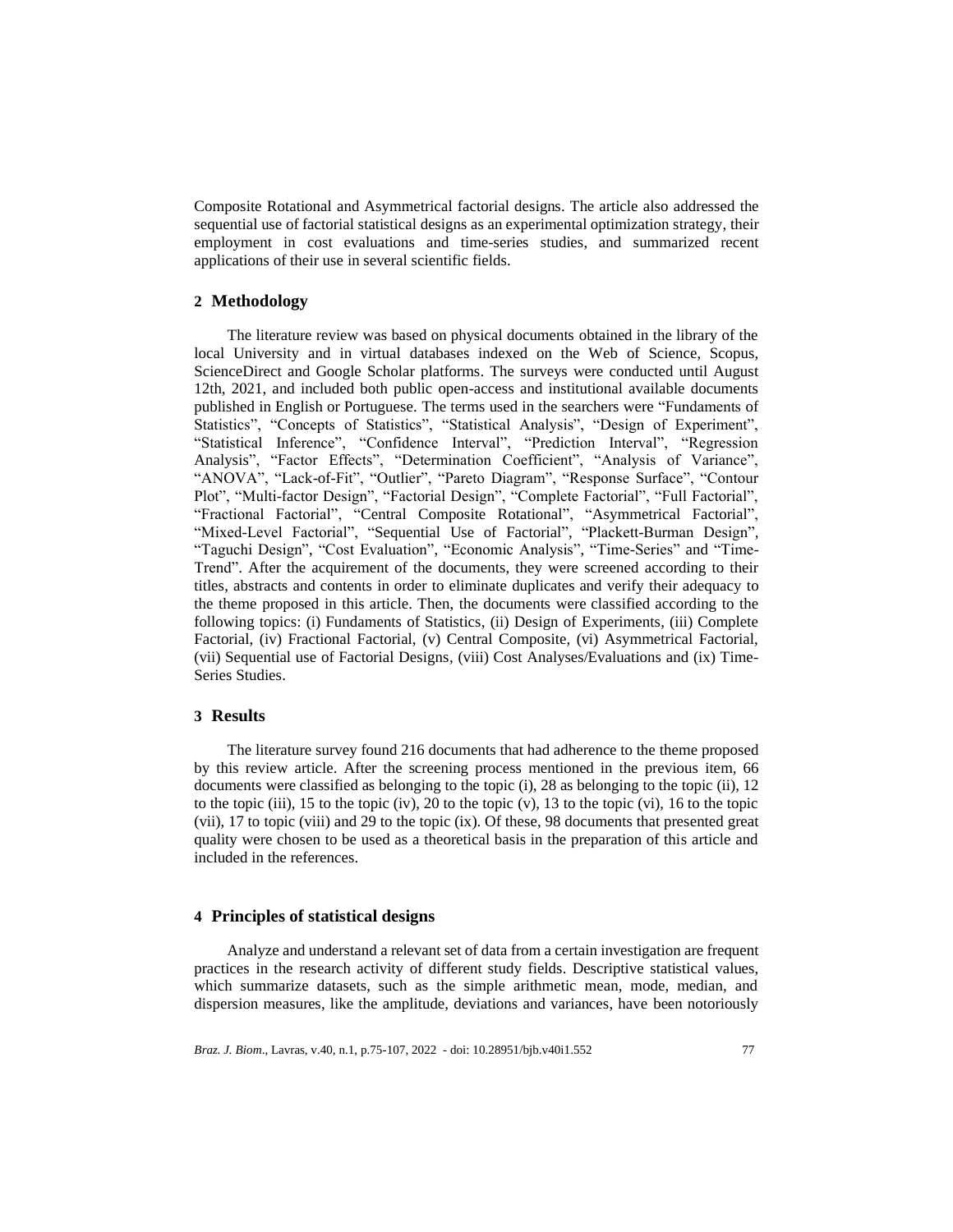used to explore and simplify the interpretation of empirical observations (Equations 1, 2, 3, 4, 5 and 6) (PEARSON, 1894; YULE, 1897; FISHER, 1919; ZWILLINGER and KOKOSKA, 1999; ALTMAN and BLAND, 2005; SHESKIN, 2011). Regularities or patterns identified from the observations, though, have enabled the researchers to transform the data into more useful information, a fundamental approach to draw valid inferences from the observational data and develop models that adequately describe them (MASON *et al.*, 2003; HINKELMANN and KEMPTHORNE, 2007). Statistical analyses, in this context, have been playing a major role to judge the adequacy of scientific hypotheses, compare results in the literature, and make strategic decisions (BROWNLEE, 1965; MORETTIN and BUSSAB, 2017).

The possibility to develop experimentation designs, that is, statistically designed experiments that allows an efficient measurement of the relationship among variables of interest and the estimation of the magnitude of experimental errors, have enabled the researchers to comprehend cause-and-effect relations in a system, thus, represent a theory and make accurate forecasts based on their results (MASON *et al.*, 2003; KUTNER *et al.*, 2005; MONTGOMERY, 2017). These designs, where the variables of interest are often controlled and fixed at predetermined values for each test run, have been named statistical designs, also known as statistical experiments (MASON *et al.*, 2003). Statistical designs, besides developed from empirical observations obtained in experimental studies, have also considered various types of statistical parameters, specifications and measurement errors (MASON *et al.*, 2003). The designs' assumptions, which can have many forms and configurations, have been mainly confirmed from adequation proceedings, adjustment measures or subjectively by graphic techniques (CHRISTENSEN, 1996; MASON *et al.*, 2003).

$$
\bar{x} = \frac{1}{n} \sum_{i=1}^{n} x_i = \frac{x_1 + x_2 + \dots + x_n}{n}
$$
 (1)

$$
S = \sqrt{\frac{1}{n-1} \sum_{i=1}^{n} (x_i - \bar{x})^2}
$$
 (2)

$$
\sigma = \sqrt{\frac{1}{N} \sum_{i=1}^{N} (x_i - \mu)^2}
$$
\n(3)

$$
SE = \frac{\sigma}{\sqrt{N}} \quad \text{or} \quad \frac{S}{\sqrt{n}} \tag{4}
$$

$$
S^2 = \frac{1}{n-1} \sum_{i=1}^n (x_i - \bar{x})^2
$$
 (5)

$$
\sigma^2 = \frac{1}{N} \sum_{i=1}^{N} (x_i - \mu)^2
$$
 (6)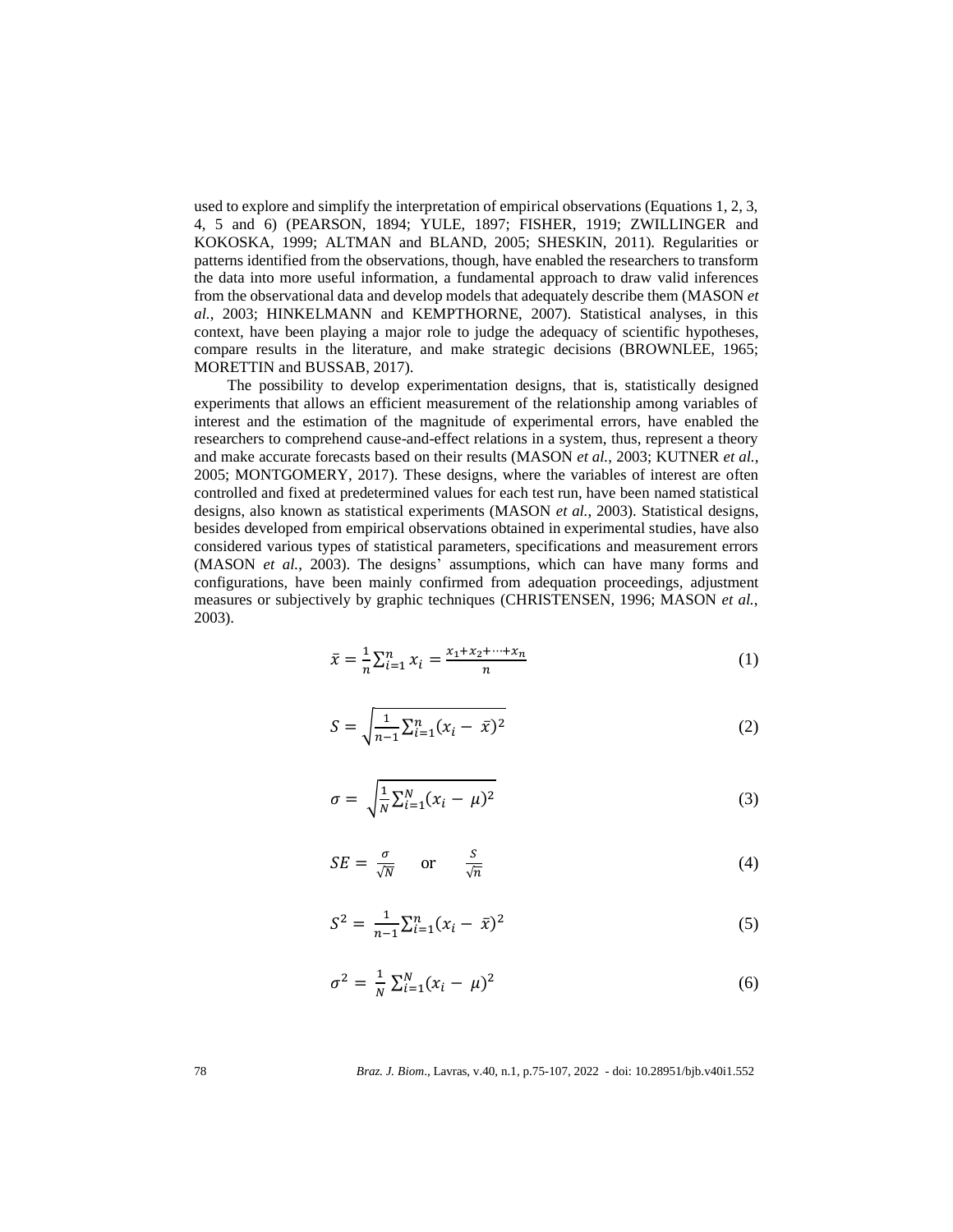where  $\bar{x}$  refers to the arithmetic mean,  $x_i$  to the response of a random variable, *n* to the sample size, *S* to the sample standard deviation,  $\sigma$  to the population standard deviation,  $\mu$ to the population mean, *N* to the population size, *SE* to the sample or populational standard error,  $S^2$  to the sample variance, and  $\sigma^2$  to the population variance.

### **5 Statistical inferences**

Statistical designs have enabled the estimation of conclusions about certain population characteristics and processes through measurements or observations made in a representative set, called the sampling group (CHRISTENSEN, 1996; MORETTIN and BUSSAB, 2017). The conclusions, also known as statements or inferences, have involved a degree of uncertainty due to uncontrollable experimental variations based on statistical models that represent the probability of the occurrence of events, named probabilistic frequency distributions (GALTON, 1889; MASON *et al.*, 2003; ONYIAH, 2008). Most of statistical designs have been assumed to detain a Normal or close to Normal frequencies, that is, when the data is symmetrically concentrated around a central value. Statistical designs with small sample sizes  $(n < 30)$ , however, in order to adjust the number of observations through the degree of freedom, have commonly replaced the Normal distribution by the *Student*'s *t* distribution, and the populational standard deviations by the sample deviations (RODRIGUES and IEMMA, 2005; ONYIAH, 2008).

The assumptions of the inferences have been done by the use of hypothesis tests, which uses a validation criterion with two suppositions: a null  $(H<sub>0</sub>)$  and an alternative hypothesis (*HA*) (CHRISTENSEN, 1996). The null hypothesis has been commonly used to state that there was sufficient evidence to prove that there was no relationship between two measured parameters, and the alternative hypothesis, that there was not enough evidence for such statement. The results of the tests have been compared to tabulated critical regions of the Normal or the *Student*'s *t* distributions models according to determined levels of significance (Equations 7 and 8) (MORETTIN and BUSSAB, 2017). The levels of significance, also called  $\alpha$  value, have been used to determine the probability to mistakenly reject the null hypothesis when it was true, that is, the probability of the occurrence of a false positive (KALINOWSKI and FIDLER, 2010). The test uses a measurement of evidence related to the probability to obtain extreme results under the null hypothesis, called *p*-value, probability value or descriptive level (BROWNLEE, 1965). The *p*-value has been interpreted as a decreasing index of reliability, that is, the higher its value, the less reliable has been the observed relationship between the parameters of interest.

$$
Z_{calc} = \frac{\bar{x} - \mu}{\sigma / \sqrt{n}}\tag{7}
$$

$$
t_{calc} = \frac{\bar{x} - \mu}{s / \sqrt{n}}\tag{8}
$$

where  $Z_{calc}$  and  $t_{calc}$  refers to the test statistics following the respective Normal or *Student's t* distributions,  $\bar{x}$  to the sample mean,  $\mu$  to the population mean, *n* to the number of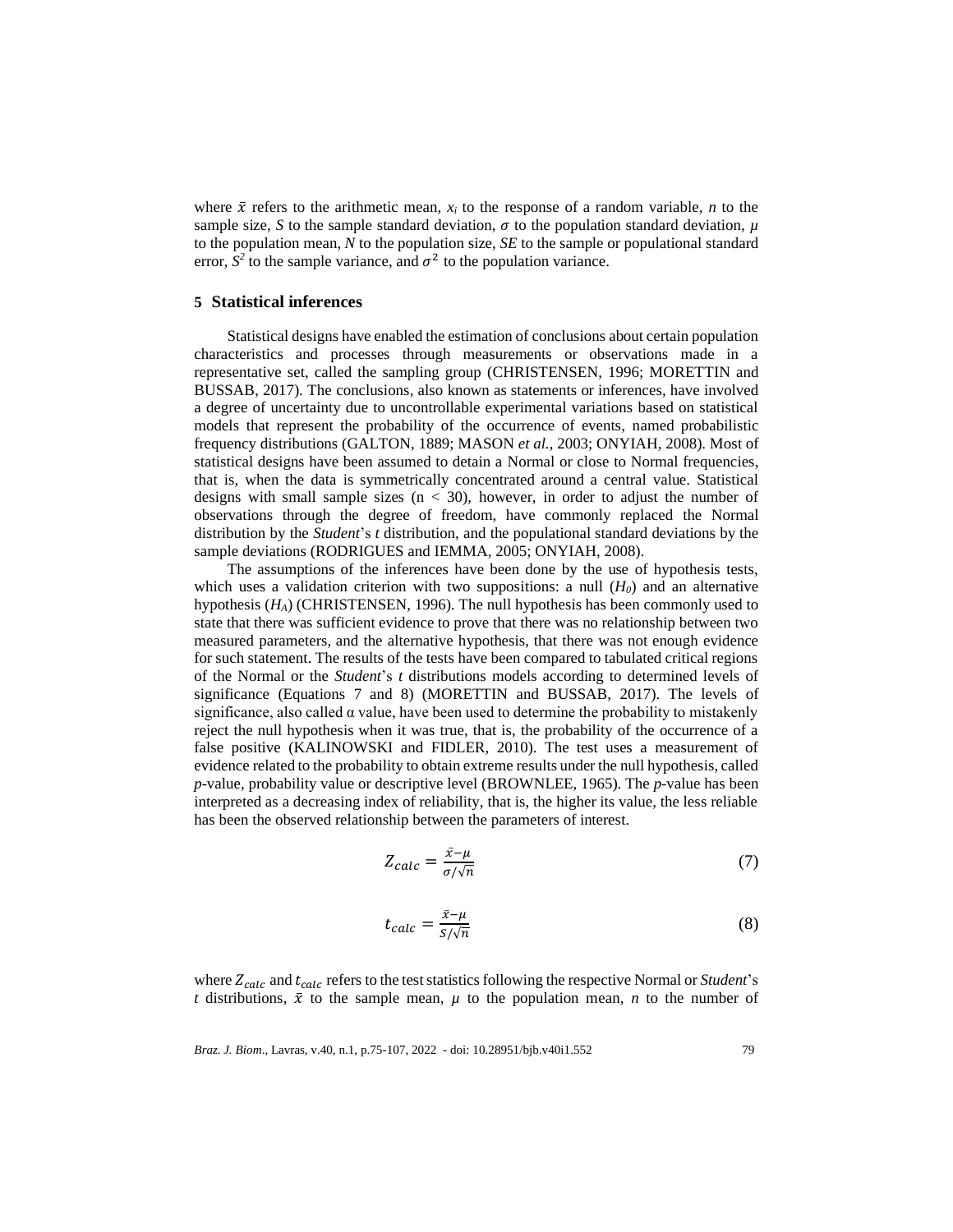independent observations (*Student*'s *t* distribution with a  $n - 1$  degree of freedom),  $\sigma$  to the population standard deviation, and *S* to the sample standard deviation.

### **6 Confidence and prediction intervals**

Confidence intervals, a type of estimate that infers information regarding the precision of the estimators, have been used to represent repetition frequencies around estimates of uncertainties and to indicate the inaccuracy of the means (NAKAGAWA and CUTHILL, 2007; PATINO and FERREIRA, 2015). In statistical designs, the intervals are associated to a confidence level whose amplitude estimates the frequency in which the value of a parameter of interest would be included in infinite hypothetical repetitions (KALINOWSKI and FIDLER, 2010). Confidence intervals of 95%, for example, have indicated that the mean value of the parameter of interest would tend to be included within the calculated extremities 95% of the time if the procedure was repeated numerous times (COX and HINKLEY, 1979). The prediction interval has also been interpreted as an interval estimate calculated from observations, however, it has indicated values in which a new observation would probably fall according to a certain probability. This type of interval has provided more accurate estimates in relation to the occurrences of events and experimental responses (CHRISTENSEN, 1996). The calculation of a  $100(1-\alpha)$ % confidence interval of a normally distributed large sample size with a known populational standard deviation has been done as described in equation 9. The prediction interval has been calculated as indicated in equation 10 (ONYIAH, 2008).

$$
\hat{\theta} = \bar{x} \mp z_{\alpha} \frac{\sigma}{\sqrt{n}} \tag{9}
$$

$$
\hat{\theta} = \bar{x} \pm z_{\alpha} \sigma \tag{10}
$$

where  $\hat{\theta}$  refers to the interval estimate,  $\bar{x}$  to the sample mean, *Z* to the tabulated value of the Normal distribution,  $\alpha$  to the probability of the confidence level,  $\sigma$  to the population standard deviation, and *n* to the number of independent observations.

### **7 Regression analyzes**

Statistical designs, through regression methods, have enabled the characterization of the relationships between independent and dependent variables used in the experiments, so called predictor and response variables respectively (DRAPER and SMITH, 1998; MONTGOMERY, 2017). Regression techniques, widely used in statistical modeling, besides used to quantitatively estimate the contribution of independent variables in the prediction of the dependent ones, have been used to assess the adequacy of the assumptions, examine the influence of atypical observations (outliers), and also to identify the presence of linear effects between variables, called correlations (CHRISTENSEN, 1996; MASON *et al.*, 2003). In general, the relationships between the variables have been expressed in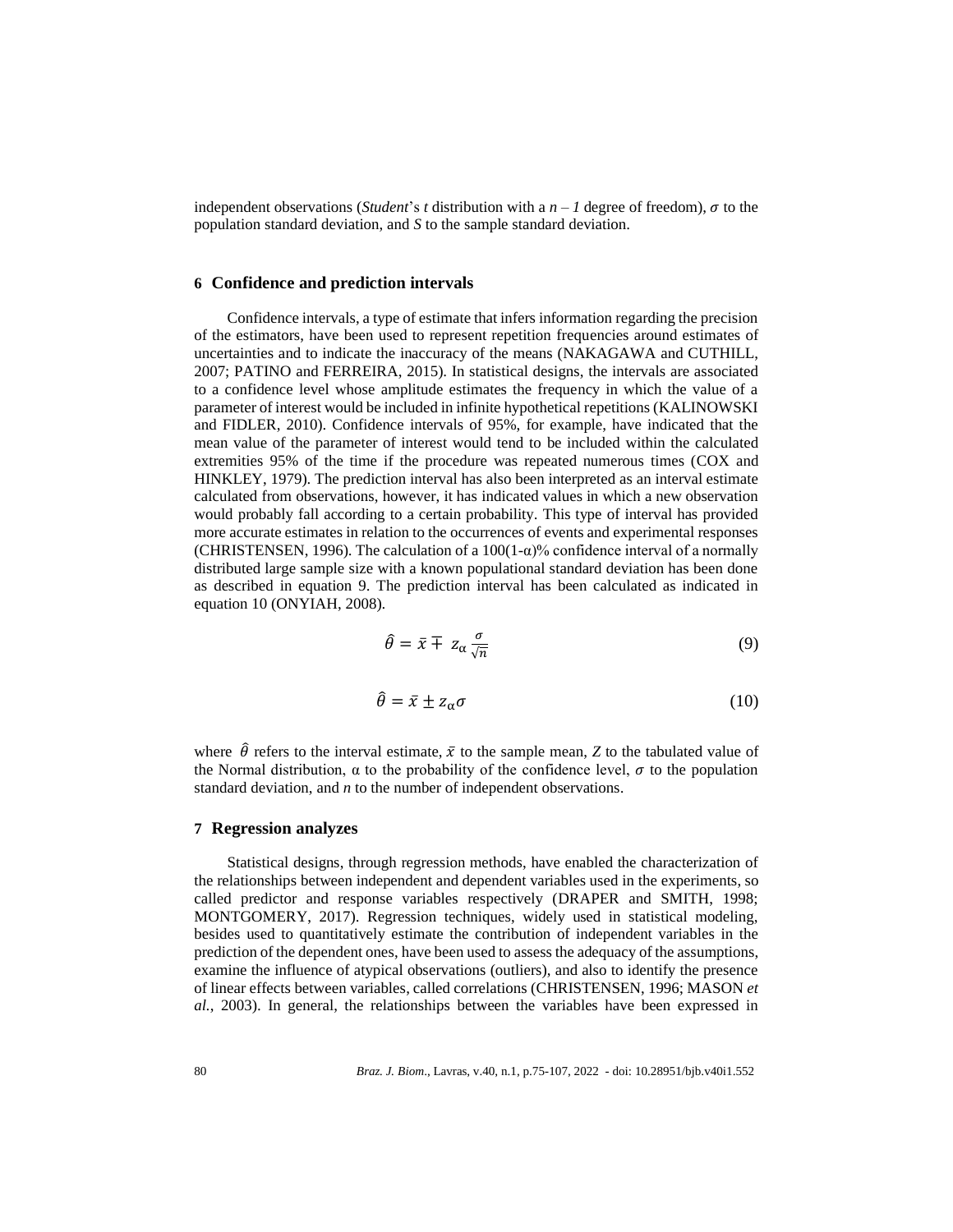mathematical functions calculated using the least squares method (DRAPER and SMITH, 1998; ZWILLINGER and KOKOSKA, 1999).

The least squares method has provided a numerical estimation of the vertical intercepts and the slopes of the regression equations, in other words, the values of the constants and the angular coefficients, also called gradient of the linear functions. The associations of the responses have been described through simple or complex linear coefficients, that is, of first or more orders (Equations 11 and 12). The regression models have been referred as linear because the unknown coefficients have appeared in linear forms, that is, as additives or multipliers constants of the values of the predictor variables (MASON *et al.*, 2003). Regression models have been diagnosed through adjustment measures, inferences analysis, and visually through graphics, such as dispersions and scatterplots (CHRISTENSEN, 1996; MASON *et al.*, 2003; MONTGOMERY, 2017).

$$
y = \beta_0 + \beta_1 x_1 + \beta_2 x_2 + \dots + \beta_k x_k + e \tag{11}
$$

$$
y = \beta_0 + \beta_1 x_1 + \beta_2 x_2 + \beta_{12} x_1 x_2 + \beta_{11} x_1^2 + \beta_{22} x_2^2 + e \tag{12}
$$

where *y* refers to the predicted response of the adjusted model, *x***...**to the predictor variables, *β*<sup>0</sup> to the intercept value, *β...* to the simple or quadratic (parabolic) linear coefficients, *k* to the number of predictor variables, and *e* to the adjustment error.

#### **8 Factors' effects**

In statistical designs, the independent variables, also referred as the predictors or controllable variables, have been commonly called factors. As seen in regression models, the relationships between the factors and the responses have been quantitatively calculated and described in the form of polynomial functions (Equation 13) (BEZERRA *et al.*, 2008). The effects of the factors have also been used in inferences tests and interval estimates (MASON *et al.*, 2003). The interactions and correlated effects, non-linear and linear relationships between the responses of three or more variables, have occurred when the results of one factor depended on the state of another factor. The interactions effects have also been measured and described in the form of mathematical equations in regression models (Equation 14) (CHRISTENSEN, 1996). In balanced statistical designs, that is, with equal amounts of repetitions for all the combinations of equally spaced factor's values, the coefficients of the effects have been previously tabulated, which had simplified the derivation of polynomial functions of second or more orders (Equation 15) (MASON *et al.*, 2003). The values of the predictor variables have been used in a standardized and coded forms, facilitating comparative analyses (Equation 16).

$$
y = \beta_o + \sum_{i=1}^{k} \beta_i x_i + e \tag{13}
$$

$$
y = \beta_o + \sum_{i=1}^{k} \beta_i x_i + \sum_{1 \le i \le j}^{k} \beta_{ij} x_i x_j + e \tag{14}
$$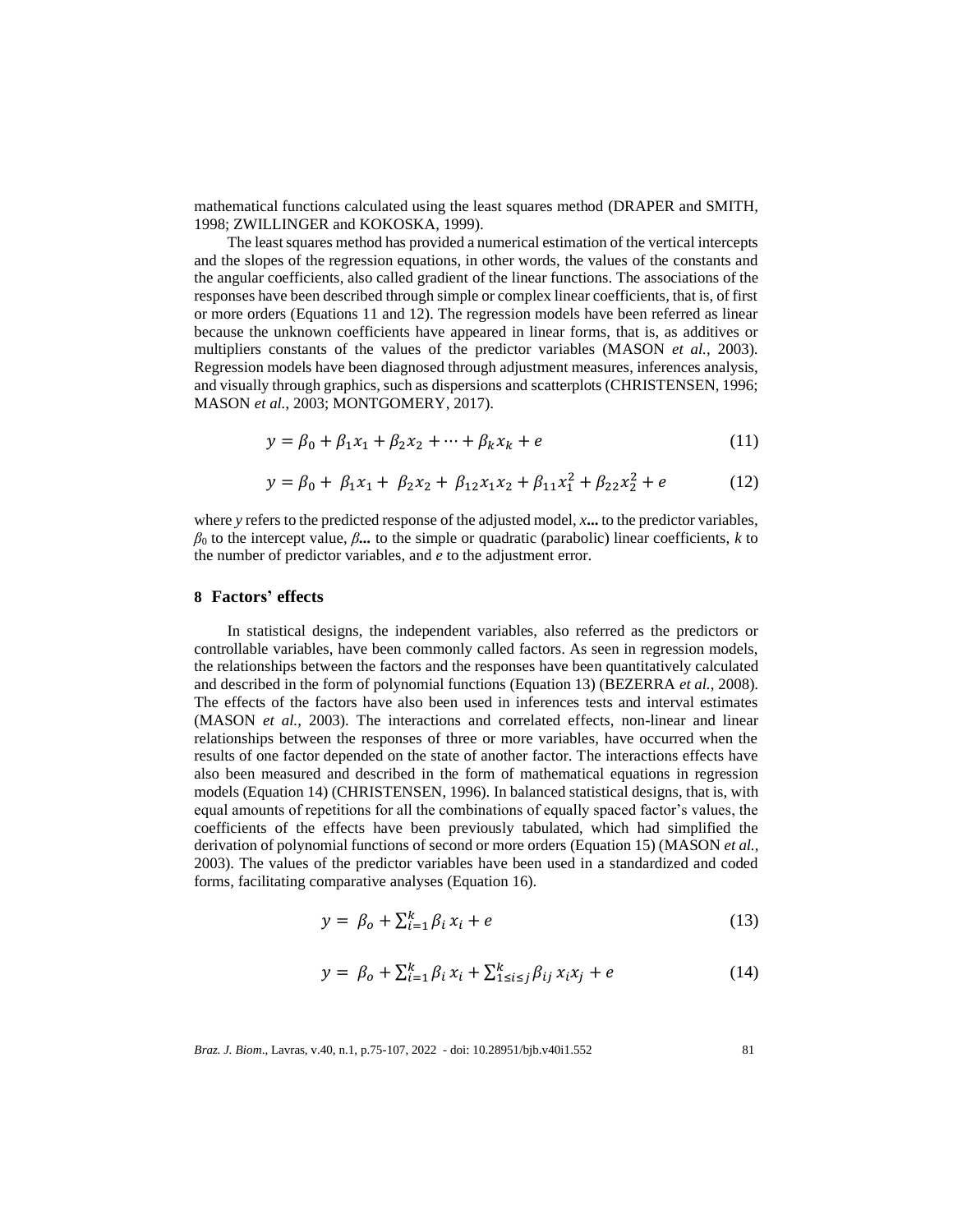$$
y = \beta_o + \sum_{i=1}^{k} \beta_i x_i + \sum_{i=1}^{k} \beta_{ii} x_i^2 + \sum_{1 \le i \le j}^{k} \beta_{ij} x_i x_j + e \tag{15}
$$

$$
z_i = \frac{x_i - \bar{x}_i}{s_i} \tag{16}
$$

where *y* refers to the predicted response, *k* to the number of variables,  $\beta_0$  to the constant term,  $\beta_i$  to the simple linear coefficient,  $\beta_{ij}$  to the interaction coefficient,  $\beta_{ii}$  to the quadratic coefficient (second order),  $x_i$  and  $x_j$  to the predictor variables, e to the residue,  $z_i$  to a standardized predictor variable,  $\bar{x}_i$  to the sample mean, and  $S_i$  to the sample standard deviation.

#### **9 Coefficients of determination**

The coefficient of determination, also called explanatory coefficient or  $R^2$ , has been interpreted as a measure of the percentage of responses that was explained by the regression equations. In other words, the determination coefficient has quantified the proportion of the adequacy between the observed values in relation to the proposed values by the statistical design (RODRIGUES and IEMMA, 2005; NAKAGAWA and SCHIELZETH, 2013). The adjusted coefficient of determination  $(R^2a)$ , in turn, has been defined as an adjustment of the  $R^2$ , as it has also considered the number of independent observations, the degree of freedom. The adjusted determination coefficient has been used to compare statistical designs with different numbers of predictor variables (CHRISTENSEN, 1996). The quality of the regression equation fit, according to the determination coefficient  $R^2$ , has been calculated as indicated in equation 17. The calculation of the adjusted  $R^2$  has been done as demonstrated in equation 18. In general,  $R^2$  and  $R^2a$  values have varied between 1 and 0, and have been expressed as percentages.

$$
R^{2} = 1 - \frac{\sum_{i}(y_{i} - \hat{y}_{i})^{2}}{\sum_{i}(y_{i} - \bar{y})^{2}}
$$
(17)

$$
R^2 a = 1 - \frac{n-1}{n-k-1} (1 - R^2)
$$
 (18)

where  $R^2$  refers to the determination coefficient,  $R^2a$  to the adjusted determination coefficient,  $y_i$  to the experimental value observed in the response variable as a function of the level *i* of a predictor variable,  $\bar{y}$  to the general mean of the observed values,  $\hat{y}_i$  to the estimated or predicted value of the adjusted model for a response variable as a function of the level *i* of a predictor variable, *n* to the number of observations, and *k* to the number of predictor variables.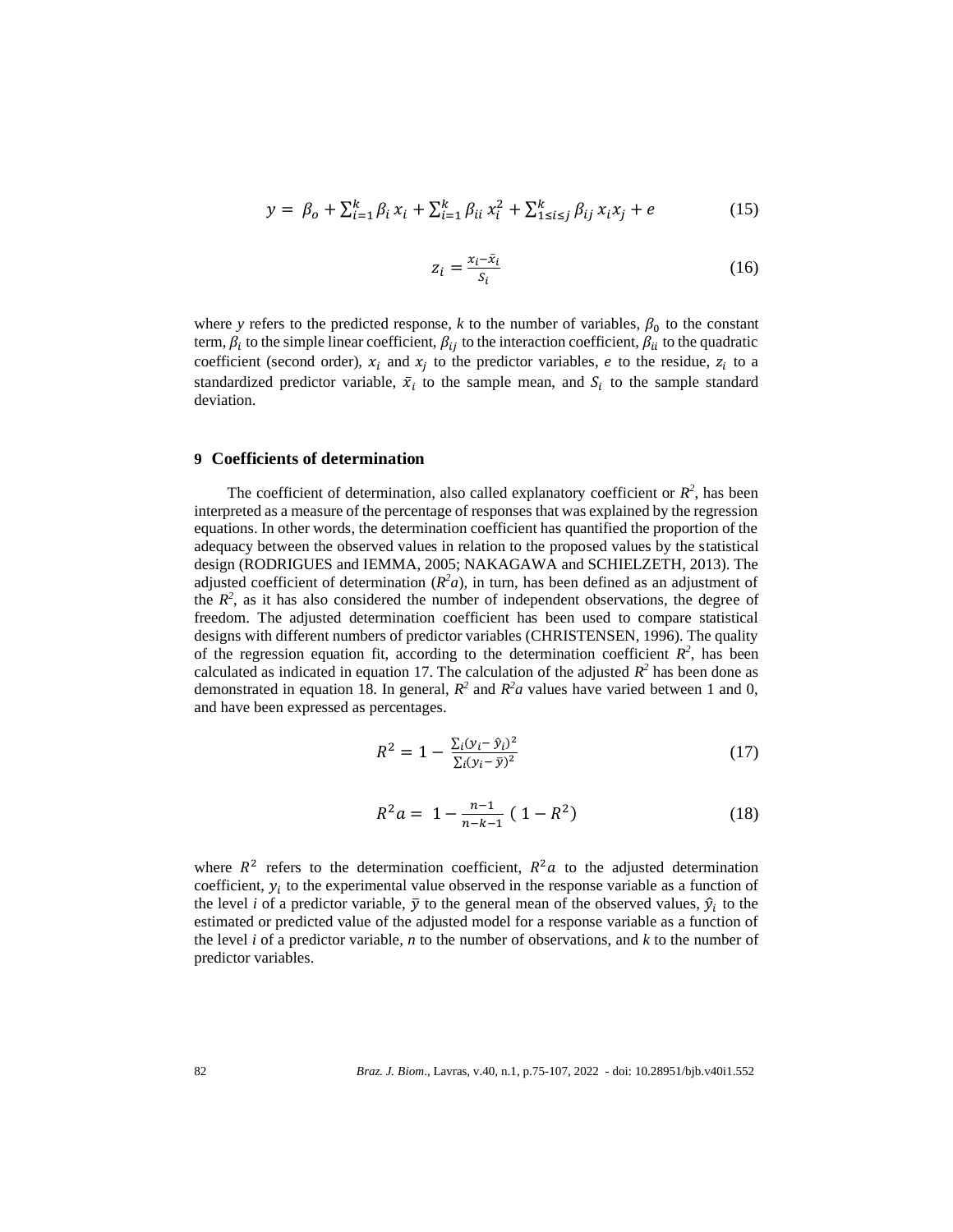#### **10Analysis of variance**

Through the use of analytical techniques around the variances, statistical designs have been capable to estimate significant differences between the means of treatment groups. The method, called ANOVA, has enabled to separate or partition the observable variation of the designs into two components: assignable and uncontrollable causes of variations, and suppose if there were significant differences between them (MASON *et al.*, 2003). The assignable causes have been considered as sources of variations that were possible to be measured and controllable, while the uncontrollable, sources of random variations (RODRIGUES and IEMMA, 2005; MORETTIN and BUSSAB, 2017). In general, the variability decomposition of random and independent samples, with normally distributed frequencies and equal populational variances, has been done through the Total Sum of Squares (Equations 19 and 20). The Sum of Squares of the Error and the Sum of Squares of the Regression model, respectively called residue and adjusted model, have been calculated using the equations 21 and 22.

$$
TSS = SSR + SSE \tag{19}
$$

$$
TSS = \sum_{i=1}^{n} (y_i - \bar{y})^2
$$
 (20)

$$
SSE = \sum_{i=1}^{n} (y_i - \hat{y}_i)^2
$$
 (21)

$$
SSR = \sum_{i=1}^{n} (\hat{y}_i - \bar{y})^2
$$
 (22)

where *TSS* refers to the sum of squares due to Total variation, *SSR* to the sum of squares due to parameters considered in the model (Regression), *SSE* to the sum of squares due to adjustment Errors (residue),  $y_i$  to the value observed in the response variable as a function of the level *i* of a predictor variable,  $\bar{y}$  to the general mean of the observed values,  $\hat{y}_i$  to the predicted value of the adjusted model for a response variable as a function of the level *i* of a predictor variable, and *n* to the number of independent observations.

#### **11ANOVA significance tests**

In analyzes of variance, the probability to obtain conclusive statements about the differences among the means of treatment groups, in general, have been calculated through the Mean Square of the Regression and the Residue ratio, called *F* test (Equation 23). The estimates of the test have been compared to critical regions of the *Fisher-Snedecor* distribution according to previously determined significance levels (HOAGLIN *et al.*, 1991; CHRISTENSEN, 1996). The ANOVA test has been commonly used to measure the magnitude of the statistical significance, that is, the estimates related to the "degree of certainty" between the associations of the parameters. ANOVA procedures have been frequently used in multiple variables analysis, where the *F* test has been done independently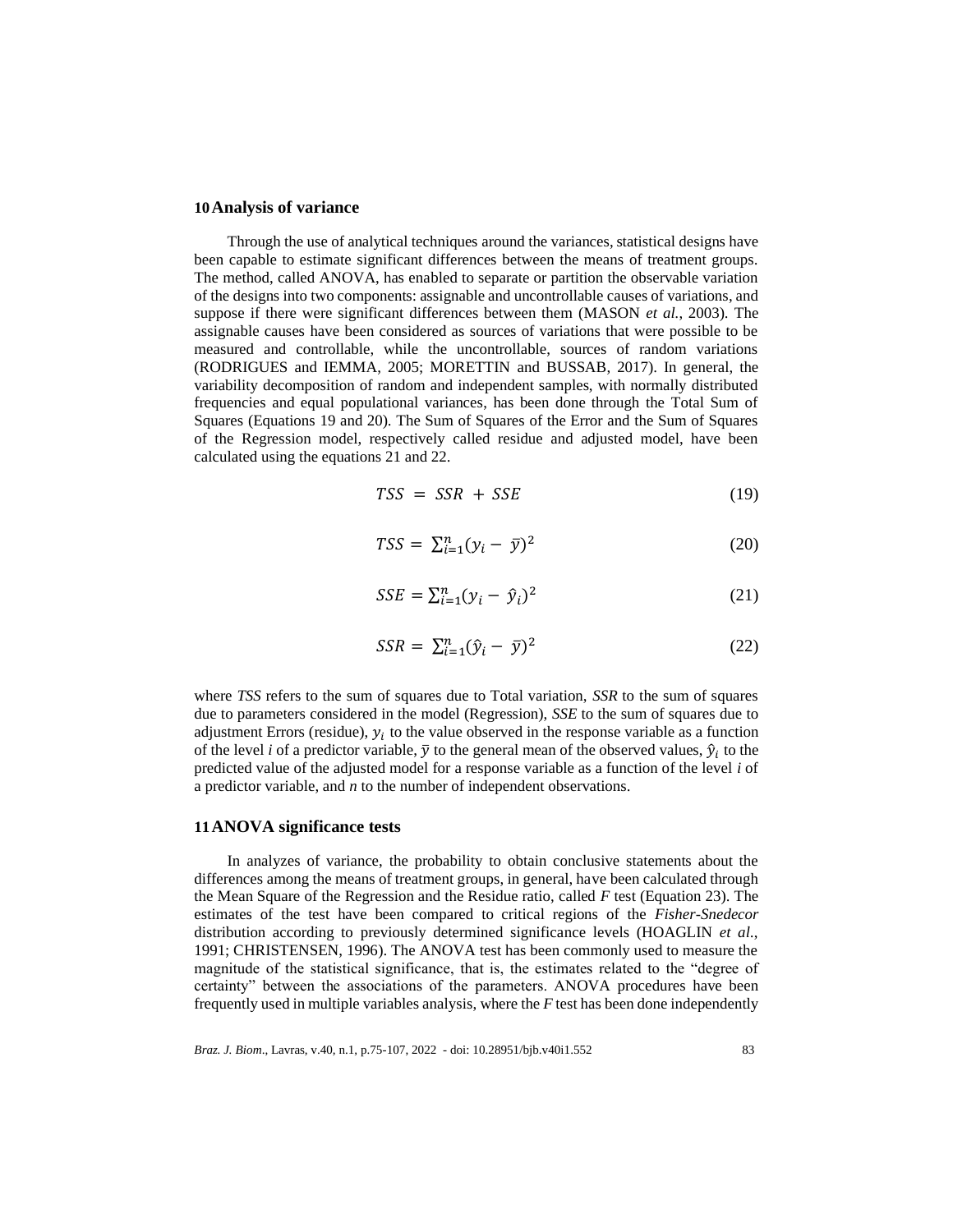for each factor and interaction, including covariates, blocks and curvatures (SHESKIN, 2011).

$$
F_{calc} = \frac{MSreg}{MSres} \tag{23}
$$

where  $F_{calc}$  refers to the value of the test statistic following the *F* distribution, *MSreg* to the mean square of the Regression, and *MSres* to the mean square of the Residue.

### **12Lack-of-fit tests**

The residuals of statistical designs are important parameters of reliability. They have been commonly used in inferences methods that allow the validation of the adequacy of the hypothetical models (RODRIGUES and IEMMA, 2005). The estimates have been done by the use of the variation between repetitions within each treatment, that is, random fluctuations between authentic replicates (DRAPER and SMITH, 1998; BEZERRA *et al.*, 2008). The calculations have been made by partitioning the Sum of the Squares of the Residues into two useful components for a hypothesis test according to certain levels of significance, so called Pure Error and Lack of Fit (Equations 24 and 25). Statistically significant lack-of-fit hypothesis tests ( $p \leq \alpha$ ) have, in general, indicated a residual variability greater than a pure error variability (Equation 26).

Depending on the significance criterion, significant lack-of-fit tests have indicated a low degree of model adequacy, requiring, in some cases, the use of more complex designs to describe the behavior of the responses (RODRIGUES and IEMMA, 2005). Noteworthy, the lack-of-fit test by the sum of squares has been highly sensitive regarding deviations from normality, large or small sample sizes, and the presence of influential observations, those with atypical values, called outliers (HOOPER *et al.*, 2008). During the past years, remarkable researches have been done involved in the development of new diagnostic techniques and structural transformations of statistical designs. Methods, such as goodnessof-fit, incremental fit indices, parsimony fit indices, among others, have been proposed to validate the assumptions of different types of models (D'AGOSTINO, 1986; MULAIK *et al*., 1989; STEIGER, 1990; MILES and SHEVLIN, 2007; HOOPER *et al*., 2008; MONTGOMERY, 2017).

$$
SSPE = \sum_{i=1}^{n} (y_{ij} - \bar{y}_i)^2
$$
 (24)

$$
SSRes = SSLOF + SSPE =
$$

$$
\sum_{i=1}^{n} (y_{ij} - \hat{y}_i)^2 = \sum_{i=1}^{n} (\bar{y}_{ij} - \hat{y}_i)^2 + \sum_{i=1}^{n} (y_{ij} - \bar{y}_i)^2
$$
(25)

$$
F_{LOFcalc} = \frac{SSLOF}{SSPE} \tag{26}
$$

where *SSPE* refers to the sum of squares of the Pure Error, *SSRes* to the sum of squares of the Residue, *SSLOF* to the sum of squares of lack of fit,  $F_{LOFcalc}$  to the value of the test statistic following the  $F$  distribution,  $y_{ij}$  to the observed value of the  $j$  repetition in the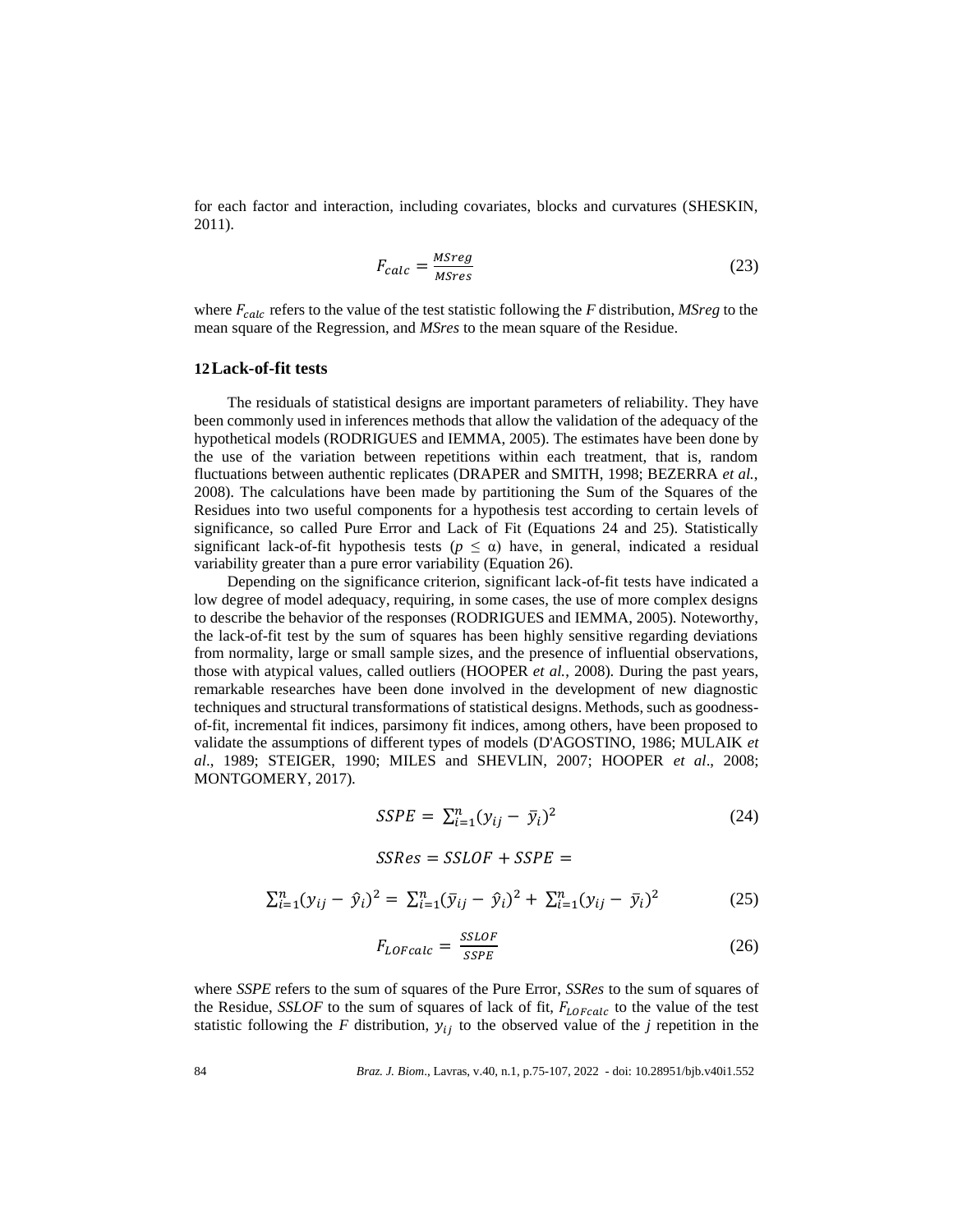response variable as a function of the level  $i$  of a predictor variable,  $\bar{y}_i$  to the general mean of the values observed in the level  $i$  of a predictor variable,  $\hat{y}_i$  to the value predicted through the adjusted model for a response variable as a function of the level *i* of a predictor variable,  $\bar{y}_{ij}$  to the mean value of observations between the repetitions at the level *i* of a predictor variable, and *n* to the number of independent observations.

## **13Outliers**

The presence of outliers, observations with atypical values in relation to other observations obtained under the same condition, was seen to strongly affect the inferences procedures and the regression models (MASON *et al.*, 2003). Outliers, usually with a high residual value, have been visually identified through graphs and diagrams, such as box plots, residual plots, normal *Quantil-Quantil*, and also by diagnostic techniques, such as Grubbs test, Leverage values, Cook's distance, standardized and studentized analysis of residues (GRUBBS *et al.*, 1950; COOK, 1977; CHRISTENSEN, 1996; KUTNER *et al.*, 2005; MONTGOMERY, 2017). Accommodation methods, such as the collection of more data, model reexpression, deletion, winsorizing and trimming extreme observations, have been often used to mitigate the effects of outliers (TUKEY, 1962; MASON *et al.*, 2003). The techniques, however, have been proceeded in a careful, justified and gradual way, based on stepwise selection methods, such as forward selection, backward elimination and stepwise iteration (CHRISTENSEN, 1996; DRAPER and SMITH, 1998; SHESKIN, 2011).

#### **14Pareto diagrams**

Pareto diagrams, graphs that contain histograms and lines, have been used to order the frequencies according to their occurrences. In statistical designs, Pareto diagrams have been used to order the individual and combined effects of the variables according to the magnitudes of their statistical significance. The description of the effects in absolute and standardized values has enabled the inclusion of reference lines that have indicated a minimum magnitude for a significant statistical effect according to determined  $\alpha$  levels of significance (RODRIGUES and IEMMA, 2005). In statistical modeling, Pareto diagrams have permitted the prioritization of variables of greater importance in a simplified way and frequently used in quality control charts (PORTER *et al.*, 1997).

#### **15Response surface and contour plots**

The relationship between two or more factors has been drawn on graphs with two or three dimensions, called contour or response surface plots. The graphs, constructed through mathematical functions regarding the relationship between the independent and dependent variables, have been used to simplify the interpretation of empirical results, mainly in experiments with multiple factors (MASON *et al.*, 2003; HINKELMANN and KEMPTHORNE, 2007). In scientific investigations, contour and response surface graphs have been frequently used to evaluate important characteristics of statistical designs, such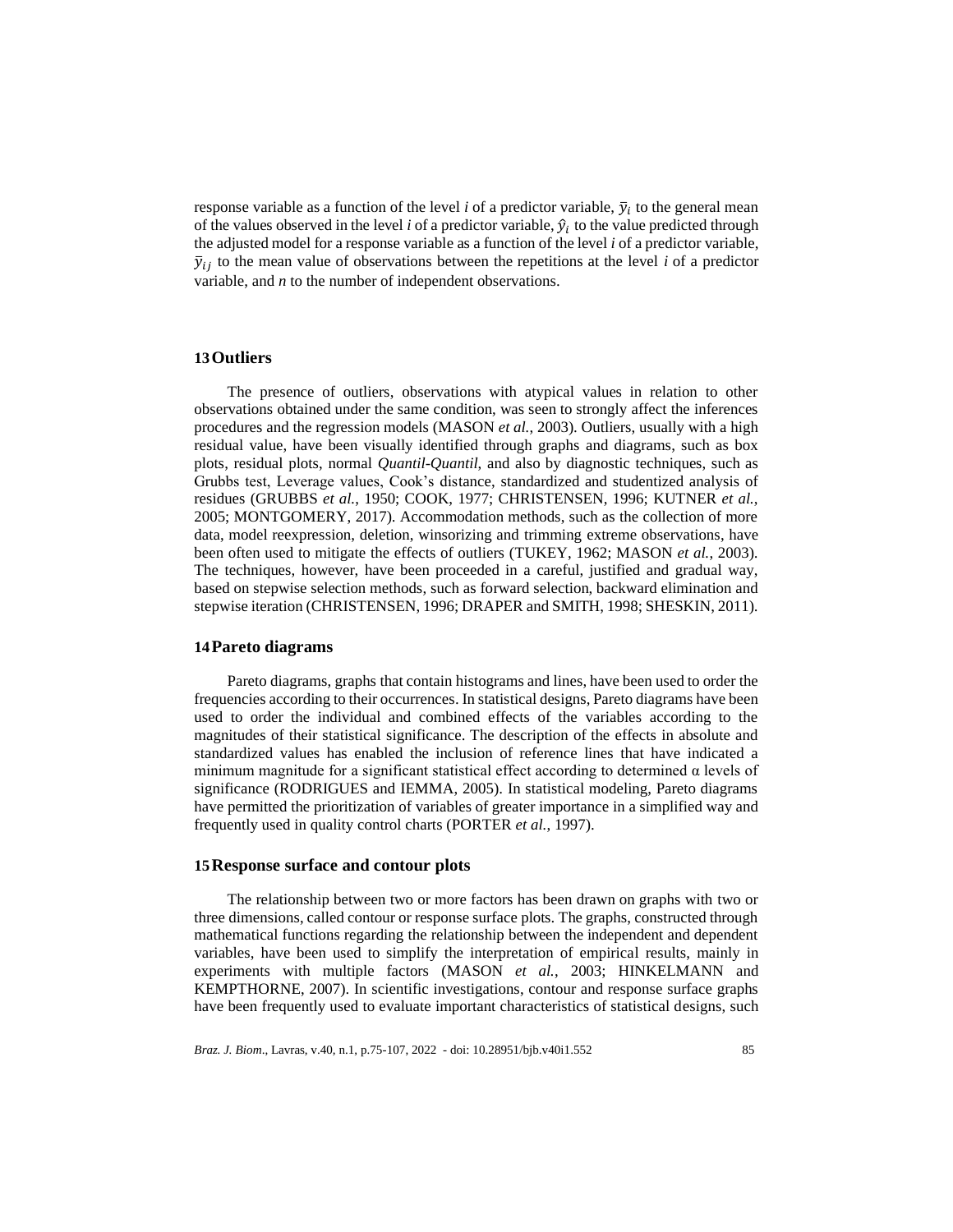as the behavior of the results, sensitivity of the variables and effects of interactions. In the assessment of industrial processes, response surface and contour charts have been used to improve the quality of products and to estimate optimal operational conditions of the systems (NOORDIN *et al.*, 2004; RODRIGUES and IEMMA, 2005).

## **16Designs' equations**

The behavior of experimental responses of statistical designs have been described in mathematical functions, expressed, in general, as demonstrated in equation 27 (MASON *et al.*, 2003). In the equation, the smooth or the regular part, so called  $\mu$ , refers to the predictable part of the statistical design. The  $e$  part, considered as important as the  $\mu$  part, refers to adjustment errors, also called residue (MORETTIN and BUSSAB, 2017). The residue is calculated from uncontrollable sources of variation, and has been interpreted as a measure of discrepancy between the observed and the proposed values by the statistical designs. Residual analyzes, which are usually done through adjustment measurements or by the use of graphs and diagrams, have been crucial to validate the adequacy of theoretical models (CHRISTENSEN, 1996; TSAI *et al.*, 1998).

$$
y = \mu + e \tag{27}
$$

where *y* refers to the representation or the description of the observed data,  $\mu$  to the statistical design, and *e* to the adjustment error (residual).

### **17Multi-factor designs**

Statistical designs have been increasingly used in experiments with multiple factors, also called multi-factors. The application of appropriate statistical designs in this type of study has allowed an efficient characterization of the individual and the interaction effects of the factors, in addition to provide the acquisition of precious estimates around the variability of adjustment errors (BEZERRA *et al.*, 2008; ANDERSON and WHITCOMB, 2010). Statistical designs with multiple factors have been commonly used in the construction of mathematical equations that describe the behavior of experimental responses in certain regions of interest (MASON *et al.*, 2003). The functions of first, second, third or more orders, derived from multi-factor statistical designs, have been used in the synthesis of response surface graphs and contour plots. The approach has enabled a quantifying estimation of the factors' effects, identification of critical regions, and optimization of responses (RODRIGUES and IEMMA, 2005; WEISSMAN and ANDERSON, 2015).

# **18Complete factorial designs**

The choice between the various types of statistical designs has depended on the objective, number of factors involved, available resources, and especially, the number of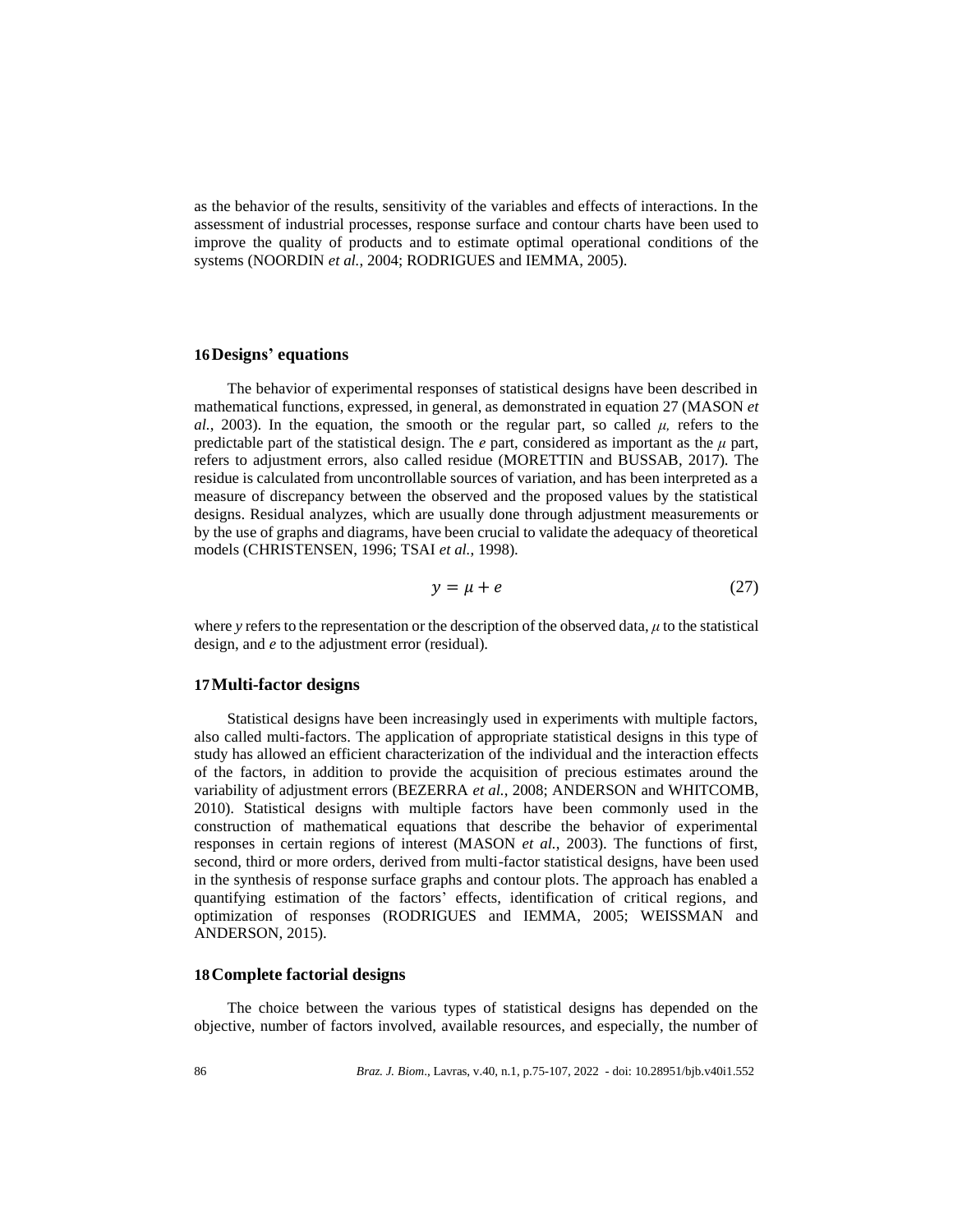required experiments (MASON *et al.*, 2003; WEISSMAN and ANDERSON, 2015). The Complete Factorial (CF) design, a classic multi-factor statistical design, has enabled all the treatment combinations through the use of a matrix with predetermined and equidistant coefficients (FISHER, 1936). CF designs, due to their broad applications in many research fields, have been increasingly used to characterize the individual and combined effects of different type of variables, estimate variations concerning the measurement errors, and also to derive graphs and mathematical functions that represent the behavior of experimental responses (HINKELMANN and KEMPTHORNE, 2007; SHESKIN, 2011; MONTGOMERY, 2017). Depending on the availability of time and experimental resources, the sequences of the factorial testing runs, that is, the assignments of each factorlevel combination, have been capable to be minimally or maximally randomized by algorithms according to different criteria, which tend to decrease nonconstant variances, time trend effects and possible sources of bias (CHENG *et al.*, 1998; ANGELOPOULOS *et al.*, 2009; HILOW, 2013; BHOWMIK *et al.*, 2017). The treatment points of the matrix of a CF design, also called Full Factorial design, with three factors and three levels  $(3^3)$ were represented in Figure 1. The second order polynomial function generated by the regression model of a  $3<sup>3</sup>$  CF planning was described in equation 28.

According to reports, CF designs have been successfully used in the study of different types of processes, including the optimization of an eco-friendly biosorption process of a cotton dye, and the extraction method of a chemical compound with pharmacological activity from a plant's leaves (HENN *et al.*, 2019; MOGHAZY *et al.*, 2019). The authors stated that the CF designs were effectively used to determine the factors of the processes that were statistically significant. According to the descriptions, the polynomial equations built from the CF designs were successfully used to evaluate the individual and combined influences of the parameters, and provided robust assessments about the variables' effects as a function of the responses. The CF designs were also used by Porto *et al.* (2019) and Lara *et al.* (2019) to evaluate the performance of anticorrosive alloys, and to optimize the dielectric properties of a magneto-dielectric composite. According to the authors, the CF designs enabled an efficient investigation of the parameters that were used to achieve desired characteristics, and were successfully used to improve the performance of the systems. Ravindran *et al.* (2020) also used a CF design to screen out the significant constituents of a growth medium that was used for the cultivation of a freshwater microalga. The CF design was able to determine the multiple significant factors that were affecting the growth rate and the final biomass of the microorganism, as much as the existence of interactions between the variables.

$$
y = \beta_0 + \beta_1 x_1 + \beta_{11} x_1^2 + \beta_2 x_2 + \beta_{22} x_2^2 + \beta_3 x_3 + \beta_{33} x_3^2 + \beta_{12} x_1 x_2 +
$$
  

$$
\beta_{122} x_1 x_2^2 + \beta_{112} x_1^2 x_2 + \beta_{1122} x_1^2 x_2^2 + \beta_{13} x_1 x_3 + \beta_{133} x_1 x_3^2 + \beta_{113} x_1^2 x_3 +
$$
  

$$
\beta_{1133} x_1^2 x_3^2 + \beta_{23} x_2 x_3 + \beta_{233} x_2 x_3^2 + \beta_{223} x_2^2 x_3 + \beta_{2233} x_2^2 x_3^2 + e
$$
 (28)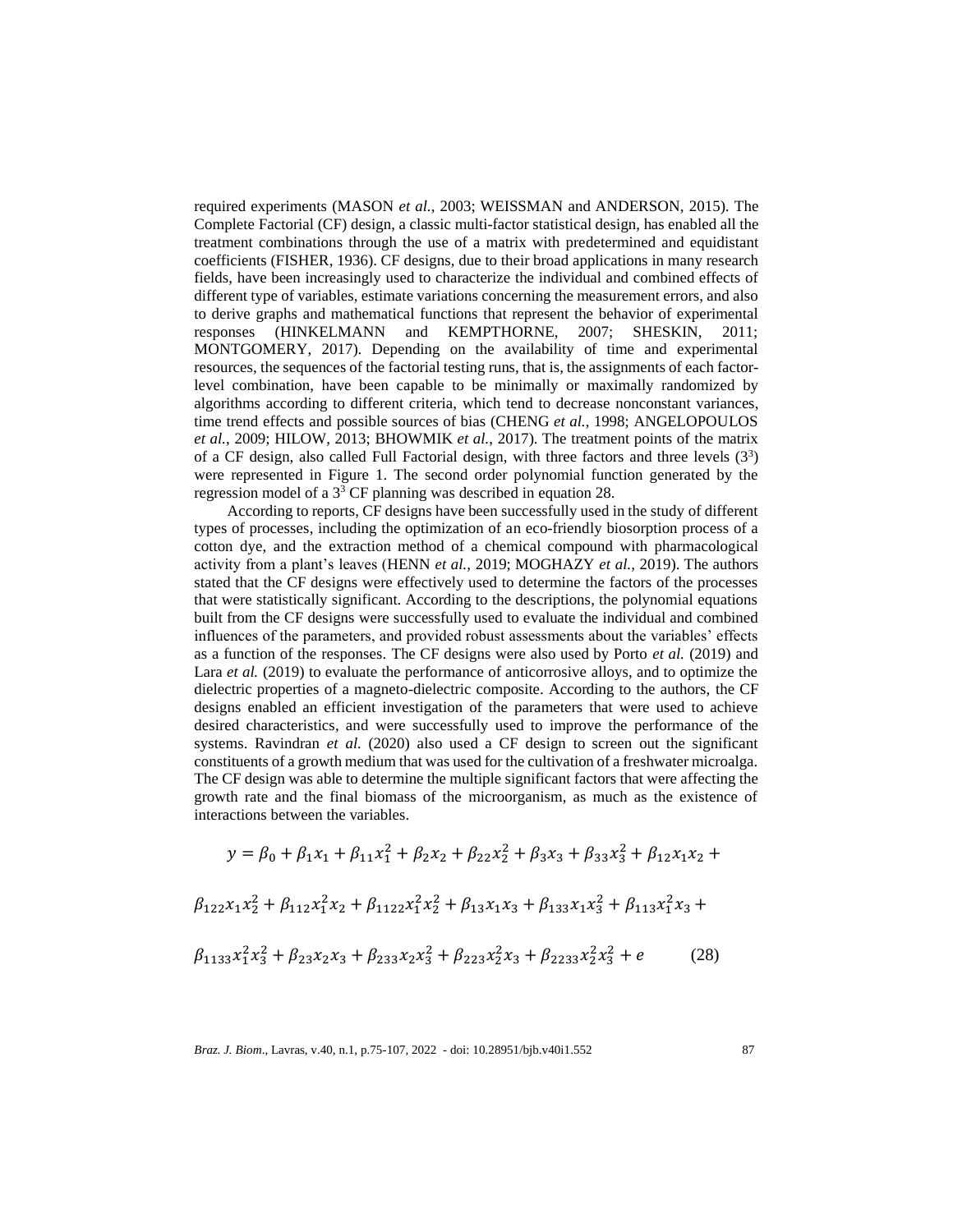where *y* refers to the predicted response of the adjusted design,  $\beta_0$  to the value of the intercept,  $x_1$ ,  $x_2$  and  $x_3$  to the predictor variables,  $\beta$ ... to the partial linear coefficients, and *e* to the adjustment error.



Figure 1 - Representation of a Complete Factorial (FC) statistical design with three levels and three factors  $(3^3)$ .

## **19Fractional factorial designs**

Due to limitations involving time and availability of resources, Complete Factorial designs have not always been possible to be conducted. In such cases, Fractional Factorial (FF) designs have been used, that is, models that were consisted of a subset of the experimental points of a CF planning, a fraction of the CF treatment runs (BOX and HUNTER, 1961). The fractionalization of factorial designs has been made by the use of confounded effects, whose values could only be attributed to the combined influences of responses, and not to single individual responses, also called aliased effects (MASON *et al.*, 2003). The fractions of the FF matrices have been carefully chosen, ensuring that the effects of interest were not confounded with others of interest or, at least, were confounded with the effects of variables that did not have appreciable magnitudes (MASON *et al.*, 2003). This type of application has enabled a significant reduction of the number of experiments and, even so, has provided a comprehensive investigation of the factors without the loss of relevant information (BOX and HUNTER, 1961; GUNST and MASON, 2009). The treatment points of the matrix of a one-third FF design with three factors and three levels (33-1 ) were represented in figure 2. The second order polynomial function generated by the regression model of the FF planning was described in equation 29.

Reports indicated that FF designs have been successfully used to identify significant variables in screening scientific experiments and industrial processes. Studies by Pan *et al.* (2019), who used a FF design to develop and optimize a fermentation medium for the production of a biopolymer by a lactic bacterium, indicated that the experimental design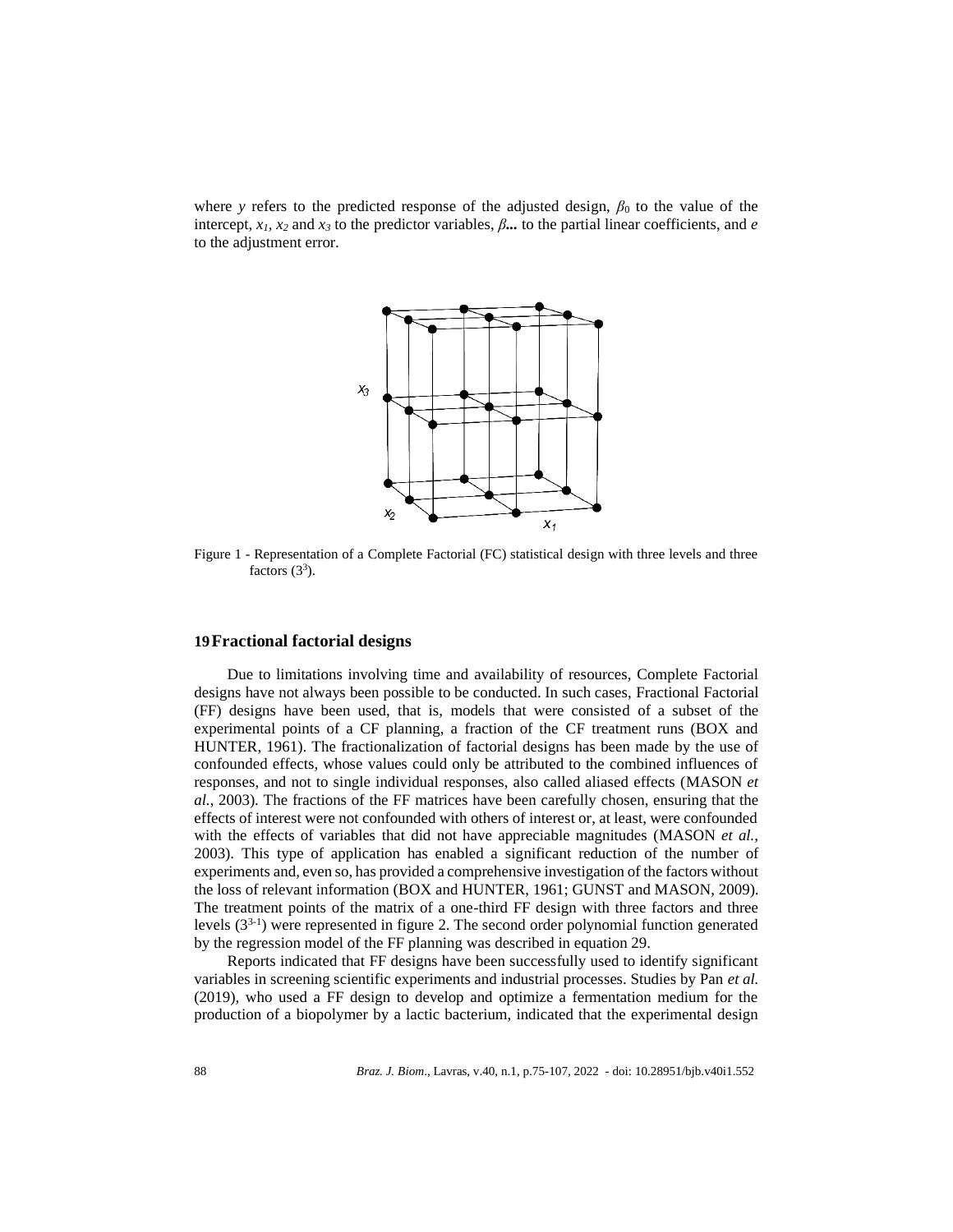allowed the authors to simultaneously evaluate a large number of variables in a reduced number of experiments. Lim *et al.* (2020), in turn, also used a FF plan to optimize the combinations of the drugs that were used in the therapy of cancer cell lines. The authors reported that the FF statistical design enabled an accurately identification and optimization of effective factors combinations. FF designs were also used in the investigation of the impacts that various constituents had on the microbial activity of a plant growth media, and in the study of the effects that design parameters had on the performance of reinforced concrete bridge piers strengthened with steel-reinforced polymer composites (VAN GERREWEY *et al.*, 2020; WAKJIRA *et al.*, 2020). The FF design also allowed Rocha *et al.* (2021) to produce cost effective and efficient magnetic activated carbon for the adsorptive removal of pharmaceuticals from aqueous media, and Al-Dawalibi *et al.* (2020) to select the best marketing strategy for the purpose of increasing the sales revenue. The authors stated that the FF designs, in a reduced number of trials, enabled the identification of the most important experimental variables and were also extremely useful to investigate the main effects and possible interactions among them.

$$
y = \beta_0 + \beta_1 x_1 + \beta_{11} x_1^2 + \beta_2 x_2 + \beta_{22} x_2^2 + \beta_3 x_3 + \beta_{33} x_3^2 + \beta_{12} x_1 x_2 +
$$
  

$$
\beta_{122} x_1 x_2^2 + e
$$
 (29)

where *y* refers to the predicted response of the adjusted design,  $\beta_0$  to the value of the intercept,  $x_1$ ,  $x_2$  and  $x_3$  to the predictor variables,  $\beta$ ... to the partial linear coefficients, and *e* to the adjustment error.



Figure 2 - Representation of a one-third Fractional Factorial (FF) statistical design with three levels and three factors  $(3^{3-1})$ .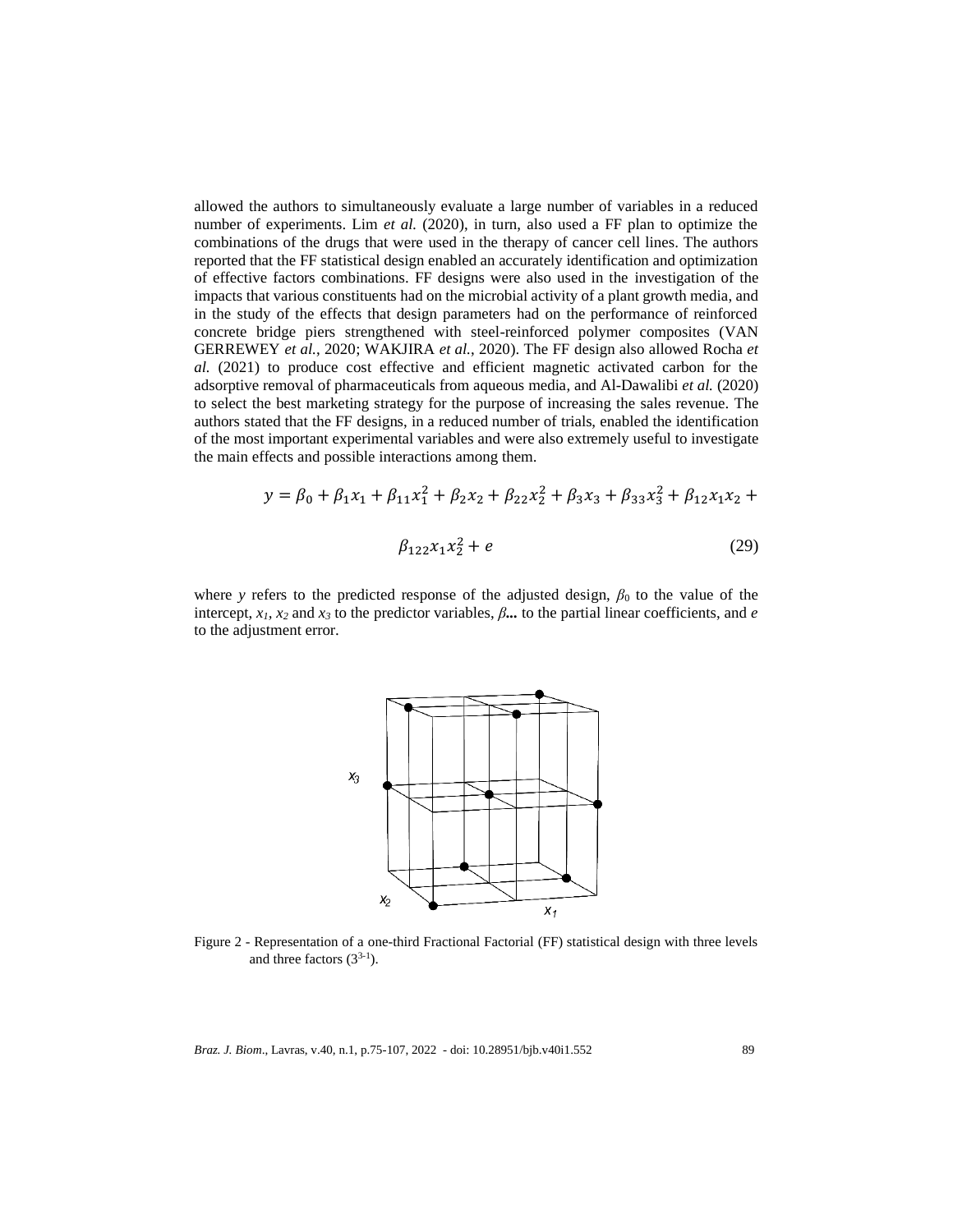#### **20Central Composite Rotational designs**

The Central Composite Rotational (CCR) design, developed by Box & Hunter (1957), is consisted of a factorial design with orthogonality and rotationality (rotatability) characteristics, acquired by the insertion of star (alpha) and central points to the factorial arrangements. The conditions have provided independent estimates for the model coefficients and identical variances for all the treatment points, situated at the same distance from the center (CONAGIN, 1982). CCR designs have enabled the obtention of robust experimental information in a relatively modest number of treatments, including the quantification of individual and combined effects of the factors, the estimation of variations related to procedural errors, and also the construction of equations that express responses with curvatures, that is, with second-order functions (MASON *et al.*, 2003; ONYIAH, 2008). The adjusted models of CCR designs have been often used to economically synthesize contour plots and response surface graphs (RODRIGUES and IEMMA, 2005). The treatment points of the matrix of a CCR design with three factors, two levels and sixstar points, were represented in figure 3. The second order polynomial function generated by the regression model of the CCR planning was described in equation 30.

According to reports, a Central Composite design was successfully used to optimize the parameters of a process that was used for the production of bioethanol by a yeast strain (ZANI *et al.*, 2019). Other studies indicated that CCR designs were also effectively applied in the evaluation of performance and optimization of the parameters of an anaerobic codigestion of leachate and glycerol for renewable energy generation, and in the maximization of the phytoremediation process of an arsenic-contaminated water (DE SOUZA *et al.*, 2019; TAKEDA *et al.*, 2020). Statistical CCR designs were, as well, able to optimize the parameters for the production of an halotolerant enzyme by a filamentous fungi grown under solid-state fermentation, and the key factors that were affecting the hydrogen production from coffee waste (DAS NEVES *et al.*, 2020; VILLA MONTOYA *et al.*, 2020). The CCR design was also successfully partitioned into blocks without losing the characteristics of rotationality and orthogonality in fertilization experiments, a highly desirable characteristic (CONAGIN, 1982). According to the researchers, CCR designs were capable to study different factors simultaneously, and effectively quantified their individual and combined effects. The mathematical functions constructed by the CCR designs were seen to have a good fit in comparison to the experimental data, and efficiently enabled the synthesis of response surface and contour plots. The authors stated that CCR statistical designs could be successfully used to control, forecast, and optimize scientific experiments and industrial processes.

$$
y = \beta_0 + \beta_1 x_1 + \beta_{11} x_1^2 + \beta_2 x_2 + \beta_{22} x_2^2 + \beta_3 x_3 + \beta_{33} x_3^2 + \beta_{12} x_1 x_2 +
$$
  

$$
\beta_{13} x_1 x_3 + \beta_{23} x_2 x_3 + e
$$
 (30)

where *y* refers to the predicted response of the adjusted design,  $\beta_0$  to the value of the intercept,  $x_1$ ,  $x_2$  and  $x_3$  to the predictor variables,  $\beta$ ... to the partial linear coefficients, and *e* to the adjustment error.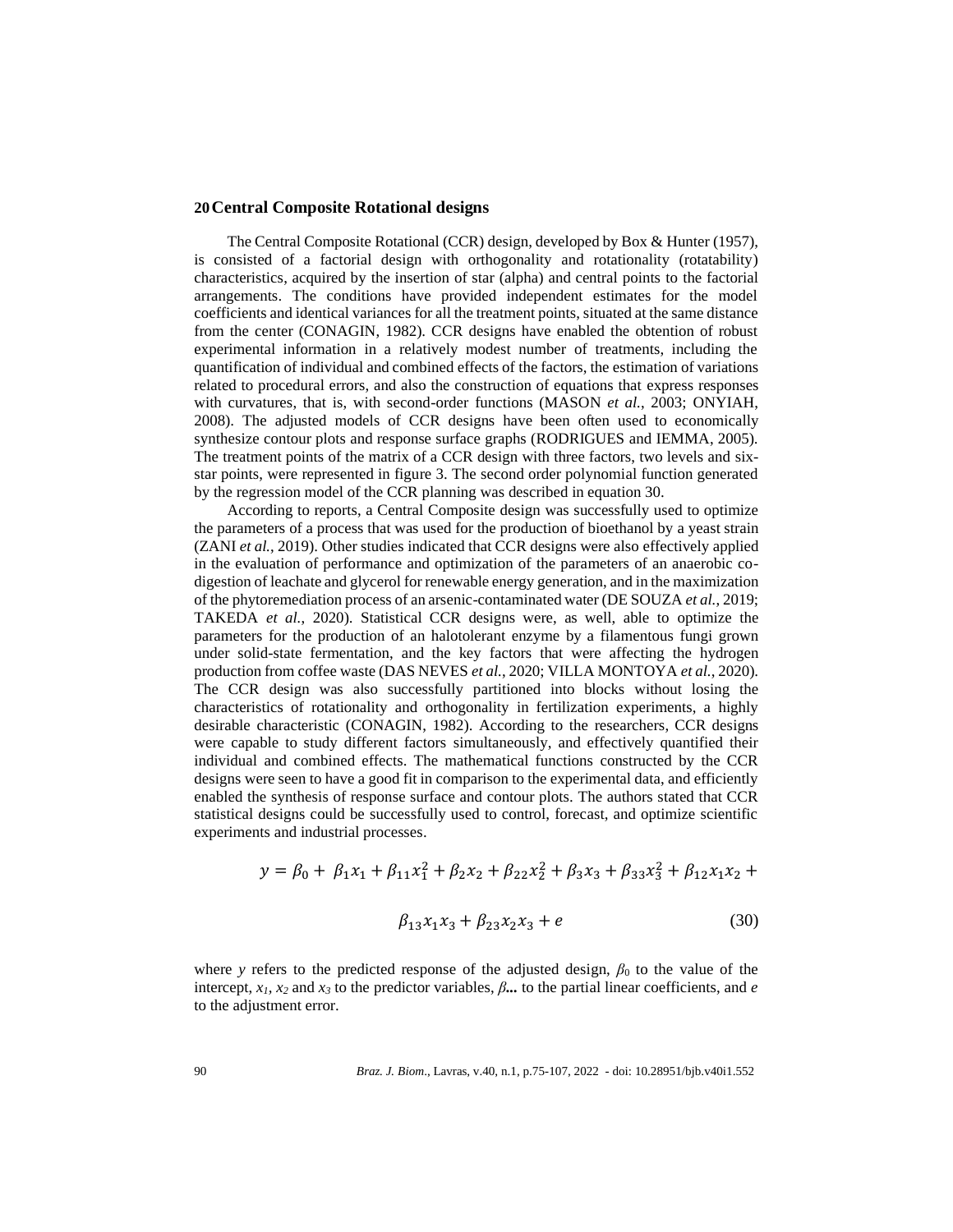

Figure 3 - Representation of a Central Composite Rotatable (CCR) statistical design with two levels, three factors and six-star points  $(2^3, \alpha = 8^{1/4} = 1,6818)$ .

### **21Asymmetrical designs**

In some applications, due to the lack of uniform conditions, such as heterogeneous experimental units, restrictions of experimental procedures, factors that have more than two levels, or to the addition of qualitative variables, such as a control group, it has not been possible to include all factor combinations in the factorial designs (MASON *et al.*, 2003; SHESKIN, 2011; MONTGOMERY, 2017). In those situations, however, it has been possible to use factorial arrays that have an unequal number of levels of factors, so called Asymmetrical Factorial (AF) ones (HINKELMANN and KEMPTHORNE, 2007). The designs, also named Mixed-Level factorial designs, have been defined as factorial experiments that have more than two groups of factors with different numbers of levels, in which, all factors in the same group have the same number of levels. For example,  $2^m \times 3^n$ experiments, where the *m* factor has 2 levels each and *n* factor 3 levels each (HINKELMANN and KEMPTHORNE, 2007). AF designs have been mainly evaluated by employing a factorial analysis of variance for a mixed design, where one of the factors is analyzed as a between-subjects variable and the other factor as a within-subjects variable (SHESKIN, 2011). The method has been used to extract the variability as a separate sum of squares, which reduces the magnitude of the error, enables the simultaneously evaluation of the influence of the treatments, and recognize the presence of carryover effects (SHESKIN, 2011), that is, when the effects of the treatments are not independent from each other.

AF designs, according to NAZIEF *et al.* (2020) and KUMAR *et al.* (2017), were successfully applied to evaluate the nutritional and cooking characteristics of brown rice at different storage structure, and to optimize the formulation of solid lipid nanoparticles that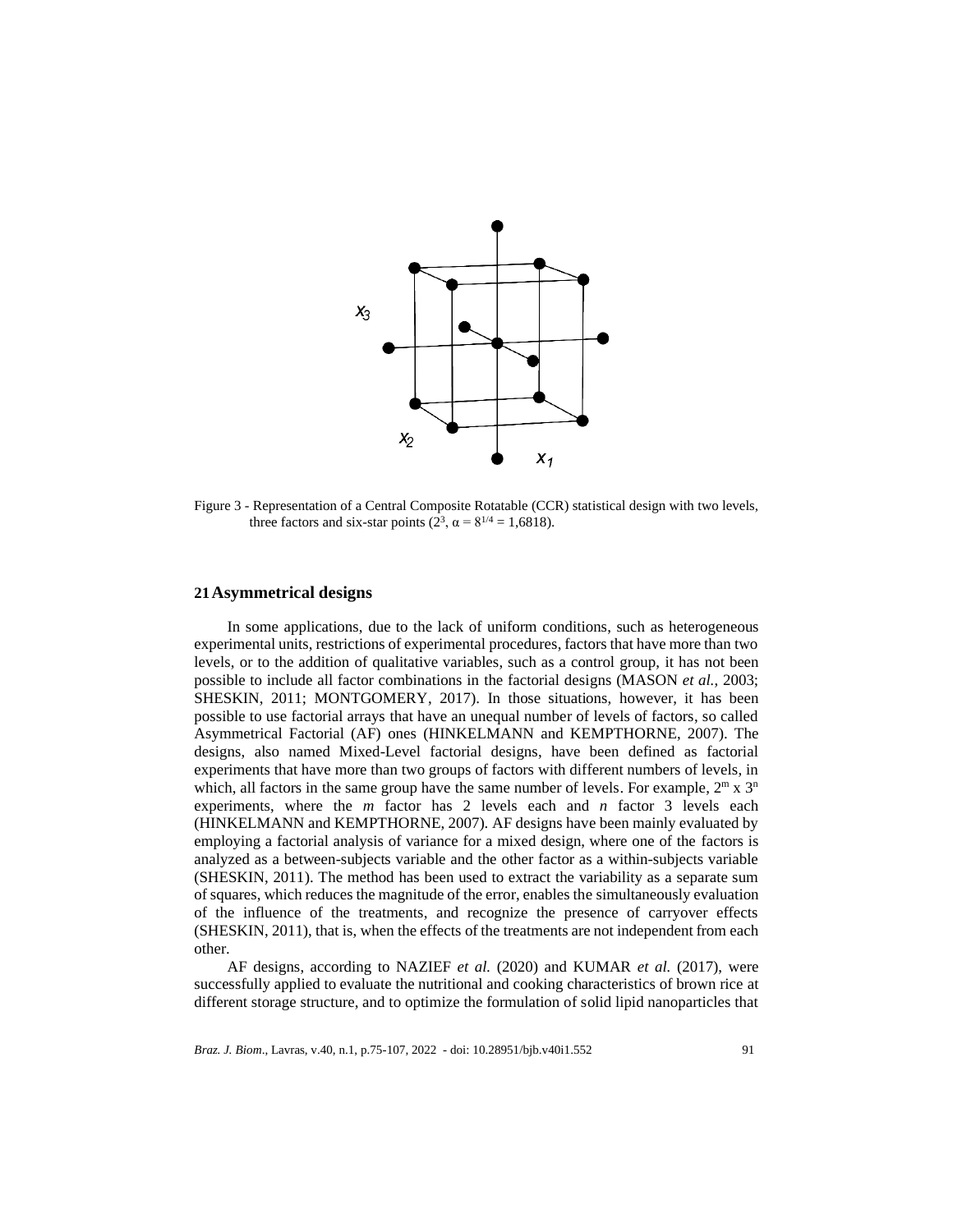enhances the oral bioavailability of poorly water-soluble drugs. They were also effectively used to analyze the performance of a heat exchanger system, optimize the spherical agglomeration crystallization method of a pharmaceutical active agent, and to investigate the empirical result that an audience experienced to repetition of anthropomorphic ads on multiple-media conditions (GYULAI *et al.*, 2018; AGRAWAL *et al.*, 2020; CHANDRASEKARAN *et al.*, 2021). According to the researchers, AF designs, besides highly flexible due to their capacity to evaluate different type of variables with mixed number of levels, were also capable to economically identify important factors that were significantly contributing to the system's responses, quantify the main effects and interactions, as much to optimize the operational parameters in order to obtain the best desired conditions.

### **22Sequential experimentation**

A comprehensive investigation, which is generally performed to answer questions, frequently involves a sequence of experiments (MASON *et al.*, 2003). The experimental process, therefore, has been used to provide the knowledge to answer the stated questions and, mostly, foment decisions about further experimentations and extend the investigation (MASON *et al.*, 2003; HINKELMANN and KEMPTHORNE, 2007). The first step of a sequence of experiments has conventionally been a screening experiment, used to identify the key variables that will be examined more comprehensively in subsequent experiments, also termed dominant factors (MASON *et al.*, 2003; RODRIGUES and IEMMA, 2005). Screening designs, defined as a deliberately confounded multifactor experiment that has the objective to filter out important main effects, in other words, to "screen out" factors that presents major impact on the dependent variable, have been developed to efficiently evaluate a large number of factors employing a minimal number of observations and limited experimental resources (SHESKIN, 2011; MONTGOMERY, 2017).

The Plackett-Burman (PB) designs (PLACKETT and BURMAN, 1946), e.g., are Fractional Factorial designs that have been used to screen out a large number of factors using the smallest possible number of combinations of experimental conditions. This type of design, where each independent variable has two levels, allows the testing of all the main effects but none of their interactions (SHESKIN, 2011). After the screening process, more extensive investigations involving only the dominant factors have been typically conducted (MASON *et al.*, 2003). The strategy has mainly involved the sequential use of FF designs, which provides the identification of strong two-factor interactions, followed by the use of response surface methods, such as CF or CCR designs, which enables the comprehensive evaluation of few factors, the derivation of second order models and the geometric representation of the responses (MASON *et al.*, 2003). If the objective of the response surface is to determine specific operational regions or optimal conditions, another sequential procedure is often conducted in order to improve the system until the point of desired response (MONTGOMERY, 2017), a procedure named "steepest ascent" (BOX and WILSON, 1951).

The use of PB designs as a screening experiment, followed by the sequential use of Complete, Central Composite or Central Composite Rotational designs, e.g., were successfully employed to develop and evaluate the properties of an oil-based emulsion gel, optimize the production of an enzyme by an *actinomycete* in submerged fermentation, and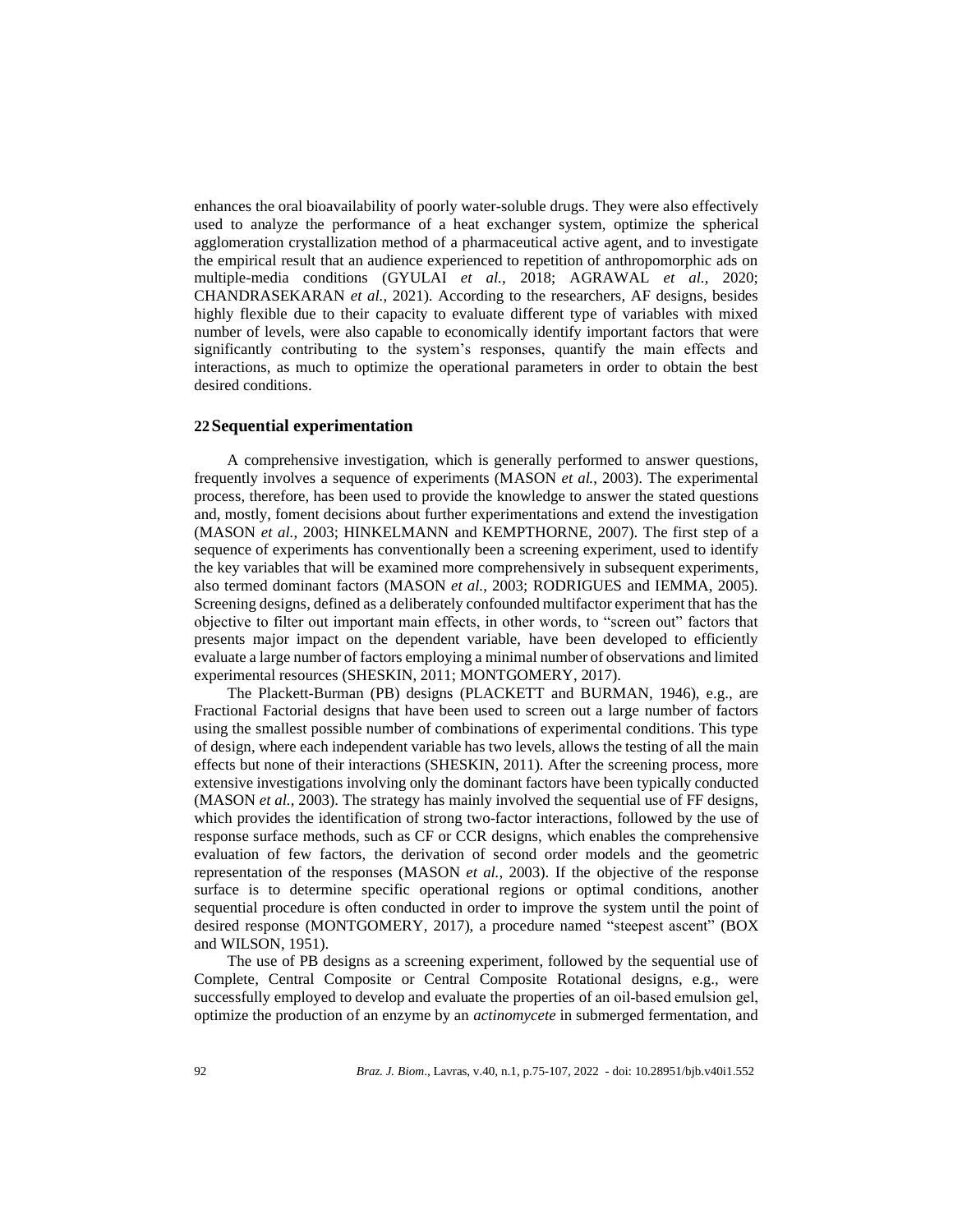to develop a method of sterols and squalene extraction and determination in cyanobacteria (CÂMARA *et al.*, 2020; FAGUNDES *et al.*, 2021; PATEL *et al.*, 2021). The initial use of FFdesigns, followed by the sequential use of CF and/or Central Composite designs, in turn, was used by Keijok *et al.* (2019) to optimize a method used in the synthesis of metallic nanoparticles, by Gautério *et al.* (2020) to maximize the production of an enzyme by a yeast-like fungus using a by-product of rice grain milling, and by Lv *et al.* (2019) to optimize an ethanol-water distillation column. According to the authors, the results obtained in the initial screening designs were essential to, in an economical number of experiments, identify significant factors that were affecting the system's response. The sequential use CF, Central Composite and CCR designs, indeed, enabled the researchers to effectively evaluate the effects of the selected variables, their interactions, and also to apply response surface methods to optimize the system's parameters in order to obtain ideal specifications.

## **23Cost analyses**

The use of factorial designs has been gaining increasingly importance in costs analyses, also referred as economic evaluations. Those designs have mainly focused in the development of cost-efficient processes and products by using particular criteria, like the expenditures related to specific raw materials, machinery settings, technology employed, fabrication or assembly methods (ASKIN and GOLDBERG, 1988; TACK and VANDEBROEK, 2004). Along that, cost related statistical designs have also aimed at meeting all the product or process functional requirements, obtain the highest possible quality, as well to reduce the environmental negative impacts (SIVAKUMAR *et al.*, 2008; LABIDI *et al.*, 2021). The Taguchi design (TAGUCHI, 1985), e.g, is a Fractional Factorial that was developed to aid the selection of various parameter settings using a minimum number of experimental conditions, and to identify combinations of levels which produce highest robustness, quality performance and low variability over uncontrollable factors (SHESKIN, 2011). The design, firstly developed to improve the quality of manufactured products, has now been frequently applied to design processes to operate consistently and optimally over a variety of conditions, thus, maximize efficiencies and minimize costs (KARNA and SAHAI, 2012).

Taguchi designs, according to reports, were effectively applied to evaluate the economic aspects of the operational conditions of advanced oxidation pre-treatment processes of a reverse osmosis concentrate, the mechanical properties and associated costs of pervious concrete mixtures, as well to analyze and optimize the design of a cost-effective planar waveguide solar concentrator (CAI *et al.*, 2020; KANT *et al.*, 2021; TAHERI and RAMEZANIANPOUR, 2021). Others designs, like the FF, CF, Central Composite and Mixed ones, were used to evaluate economic and environmental aspects of a continuous electrocoagulation process of nitrate removal, analyze the economic sustainability of a methanol production plant using renewable energy sources, and optimize the formulation of cleaning products with better properties and cost (OCHOA *et al.*, 2017; BELLOTTI *et al.*, 2019; KARAMATI-NIARAGH *et al.*, 2019). The authors stated that the factorial designs, in a minimum number of experiments, were capable to identify significant variables that were affecting the system's quality and economic value, estimate optimal parameters conditions, and successfully develop cost-effective products and processes.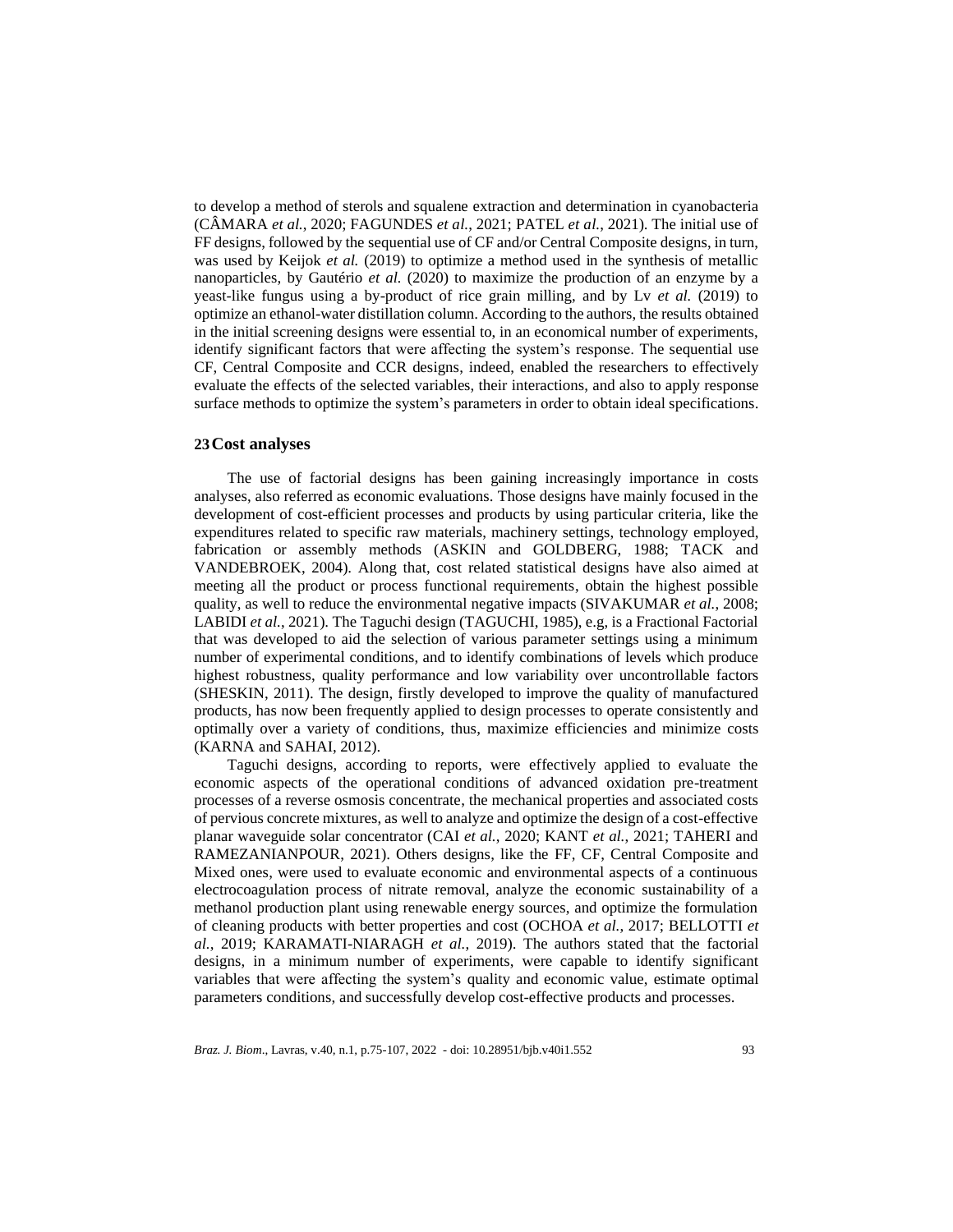### **24Time-Series studies**

Factorial designs have also been increasingly employed in time-series studies, regarded as designs with longitudinal data or repeated measures, as they present measurements repeated over a specific length of time (HINKELMANN and KEMPTHORNE, 2007). Time-series studies, also known as Time-trends, have been often applied in medical, pharmaceutical, nutritional, agricultural or psychological applications, where it is intended to study the influence of the treatments over a certain period of time (HINKELMANN and KEMPTHORNE, 2007). Moreover, they have been used in the evaluation of industrial processes due to their natural dynamic behavior and unstable statistical control (VANHATALO *et al.*, 2013). The key aspect of a time-series design is that the time points have a natural temporal ordering and lack independence, since their errors are correlated (CHRISTENSEN, 1996; KUTNER *et al.*, 2005). In some statistical models, moreover, the time points may also not be equidistant, that is, may be placed in unequally spaced intervals of time (HINKELMANN and KEMPTHORNE, 2007). Timeseries factorial designs have been usually analyzed by comparing the time points separately, where each time point is considered as a separate experiment, or jointly through the use of linear filter models, autoregressive models, moving average (ARIMA) and nonstationary models (STEINBERG, 1988; VANHATALO *et al.*, 2013; BOX *et al.*, 2015). The analyses have been also performed based on summarizing measurements, a measure that summary the entire set of time points for each treatment, such as the averages responses for each run (HINKELMANN and KEMPTHORNE, 2007; VANHATALO *et al.*, 2013).

Factorial designs, e.g, were used in a 24-day time-series analysis to investigate the effects and mechanisms that the carbon and nitrogen amendment had on the mineralization of organic phosphorus in microcosm soils, in a 12-month longitudinal study to investigate the role that a pancreatic enzyme supplementation had on patients after a gastric surgery, and in a time-course study related to bone aging gene expression in mice (CATARCI *et al.*, 2018; MISE *et al.*, 2020; WU *et al.*, 2021). They were also effectively used to study daily variations and annual seasonal patterns that fire rotation interval and overstory vegetation type had on ambient soil temperatures in a pine forest, assess the effects of 30 years of nutrition intervention on total and cancer mortality in a population, and to understand and forecast the short and long term of ports demand (WANG *et al.*, 2018; WEISE *et al.*, 2019; DA SILVA and BARBOSA, 2020). According to the researchers, factorial designs, when applied to time-series studies, besides capable to detect experimental time patterns and generate robust diagnoses regarding the dynamics of the systems under study, were also capable to jointly estimate factorial and longitudinal effects, and accurately forecast future events based on previously observed values. Some recent applications of factorial statistical designs in different scientific fields published in the literature were described in table 1.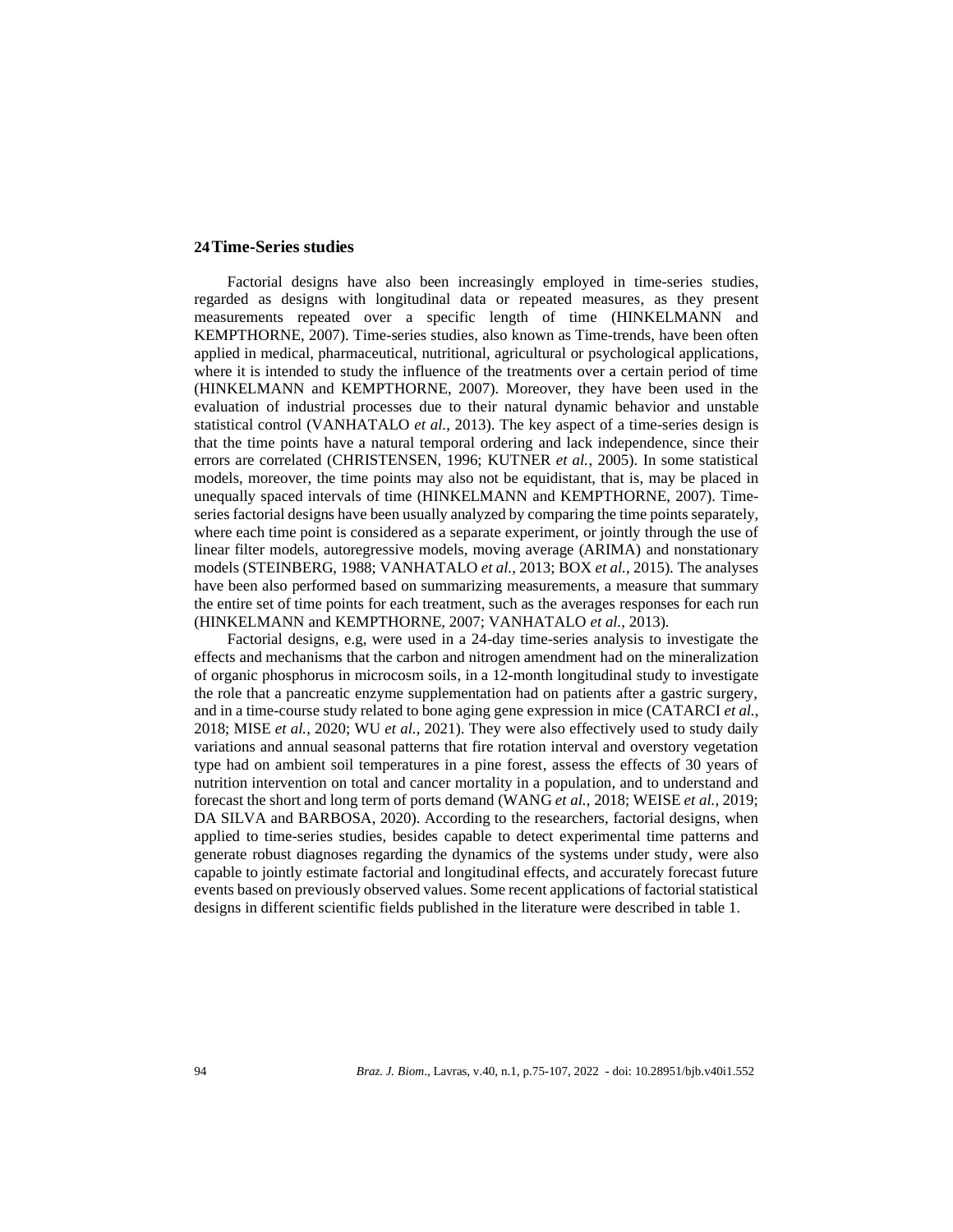| <b>Design</b>           | <b>Field</b>                     | Objective                                                                                                                                         | <b>Reference</b>              |
|-------------------------|----------------------------------|---------------------------------------------------------------------------------------------------------------------------------------------------|-------------------------------|
| Complete<br>Factorial   | Pharmacology                     | Optimization of the extraction<br>method of a chemical<br>compound with<br>pharmacological activity from<br>a plant's leaves                      | Henn et al.<br>(2019)         |
| Complete<br>Factorial   | Environmental                    | Determination of the optimum<br>efficiency condition of an eco-<br>friendly biosorption process<br>of a cotton dye                                | Moghazy et al.<br>(2019)      |
| Complete<br>Factorial   | Engineering                      | Evaluation of the performance<br>of anticorrosive alloys                                                                                          | Porto et al.<br>(2019)        |
| Complete<br>Factorial   | Physics                          | Investigation and optimization<br>of the dielectric properties of<br>a magneto-dielectric<br>composite                                            | Lara et al.<br>(2019)         |
| Complete<br>Factorial   | <b>Bioprocess</b>                | Screening the significant<br>medium constituents that<br>affected the growth rate and<br>final biomass concentration of<br>a freshwater microalga | Ravindran et al.<br>(2020)    |
| Fractional<br>Factorial | Biotechnology                    | Development and<br>optimization of a fermentation<br>medium for the production of<br>a biopolymer by a lactic<br>hacterium                        | Pan et al. (2019)             |
| Fractional<br>Factorial | Therapeutic                      | Optimization of drug<br>combinations                                                                                                              | Lim et al.<br>(2020)          |
| Fractional<br>Factorial | <b>Bioscience</b><br>Engineering | Investigation of the impacts of<br>various constituents on the<br>microbial activity of a plant<br>growth media                                   | Van Gerrewey<br>et al. (2020) |
| Fractional<br>Factorial | Civil<br>Engineering             | Study the effects that design<br>parameters had on the<br>performance of reinforced<br>concrete bridge piers                                      | Wakjira et al.<br>(2020)      |

Table 1 - Applications of factorial statistical designs found in the literature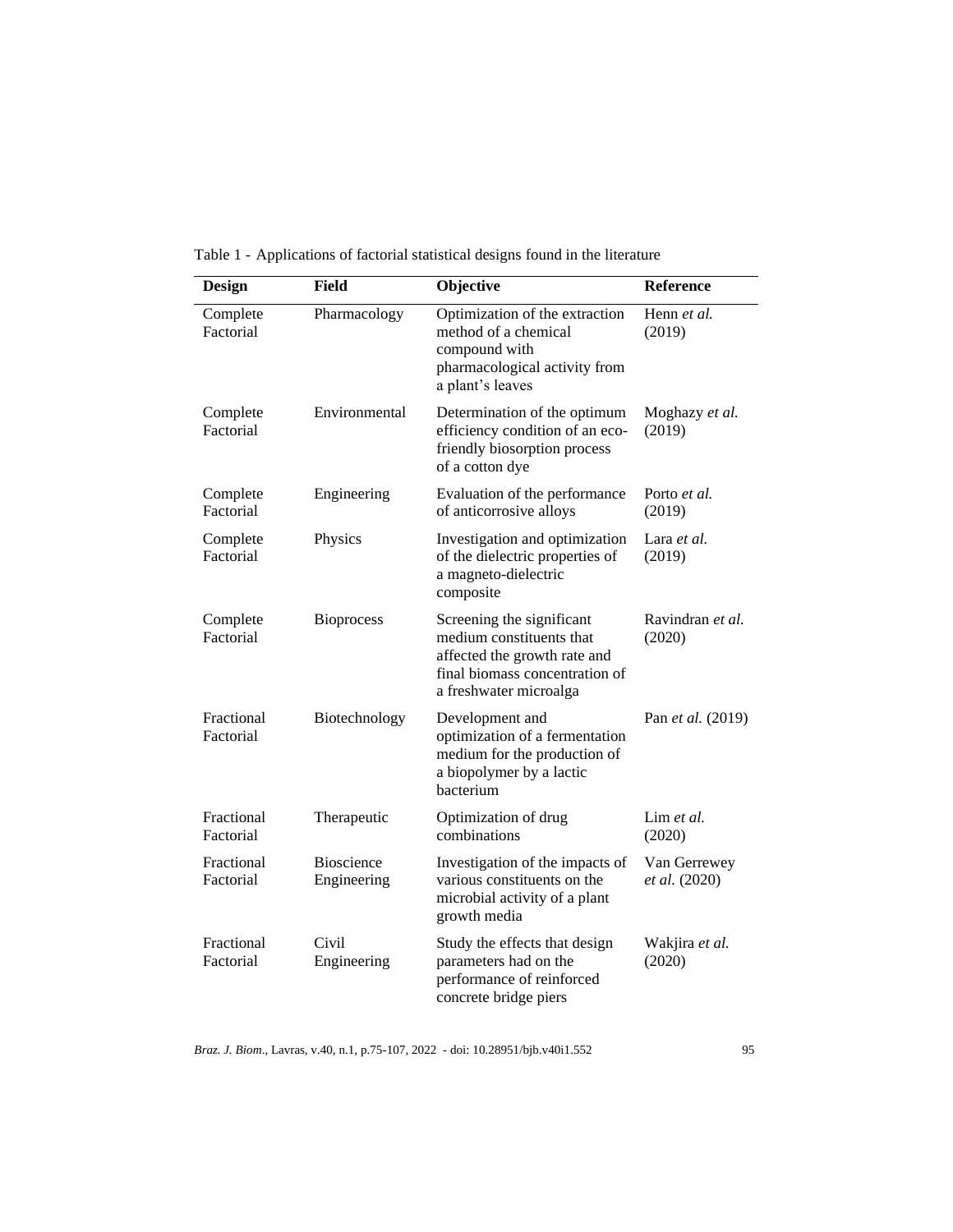| <b>Design</b>                      | <b>Field</b>            | Objective                                                                                                                                                   | Reference                      |
|------------------------------------|-------------------------|-------------------------------------------------------------------------------------------------------------------------------------------------------------|--------------------------------|
|                                    |                         | strengthened with steel-<br>reinforced polymer<br>composites                                                                                                |                                |
| Fractional<br>Factorial            | Chemistry               | Produce cost effective and<br>efficient magnetic activated<br>carbon for the adsorptive<br>removal of pharmaceuticals<br>from aqueous media                 | Rocha et al.<br>(2021)         |
| Fractional<br>Factorial            | Marketing               | Select the best marketing<br>strategy for the purpose of<br>increasing the sales revenue                                                                    | Al-Dawalibi et<br>al. (2020)   |
| Central<br>Composite               | Process<br>Engineering  | Optimization of the<br>parameters of the production<br>process of bioethanol by a<br>Saccharomyces cerevisiae<br>strain                                     | Zani et al.<br>(2019)          |
| Central<br>Composite<br>Rotational | Environmental           | Monitoring and maximization<br>of the phytoremediation<br>process of arsenic-<br>contaminated water                                                         | De Souza et al.<br>(2019)      |
| Central<br>Composite<br>Rotational | Environmental           | Evaluation of the performance<br>and parameters optimization<br>of an anaerobic co-digestion<br>of leachate and glycerol for<br>renewable energy generation | Takeda et al.<br>(2020)        |
| Central<br>Composite<br>Rotational | <b>Bioprocess</b>       | Optimization of the<br>parameters for the production<br>of an halotolerant enzyme by<br>a filamentous fungi grown<br>under solid-state fermentation         | Das Neves et al.<br>(2020)     |
| Central<br>Composite<br>Rotational | Chemical<br>Engineering | Optimization of the<br>fermentation conditions that<br>were affecting the hydrogen<br>production from coffee waste                                          | Villa Montoya<br>et al. (2020) |
| Central<br>Composite<br>Rotational | Agricultural            | Field fertilization experiments                                                                                                                             | Conagin (1982)                 |
| Asymmetrical                       | Pharmaceutics           | Study the effects and optimize<br>the formulation of solid lipid<br>nanoparticles that enhances                                                             | Nazief et al.<br>(2020)        |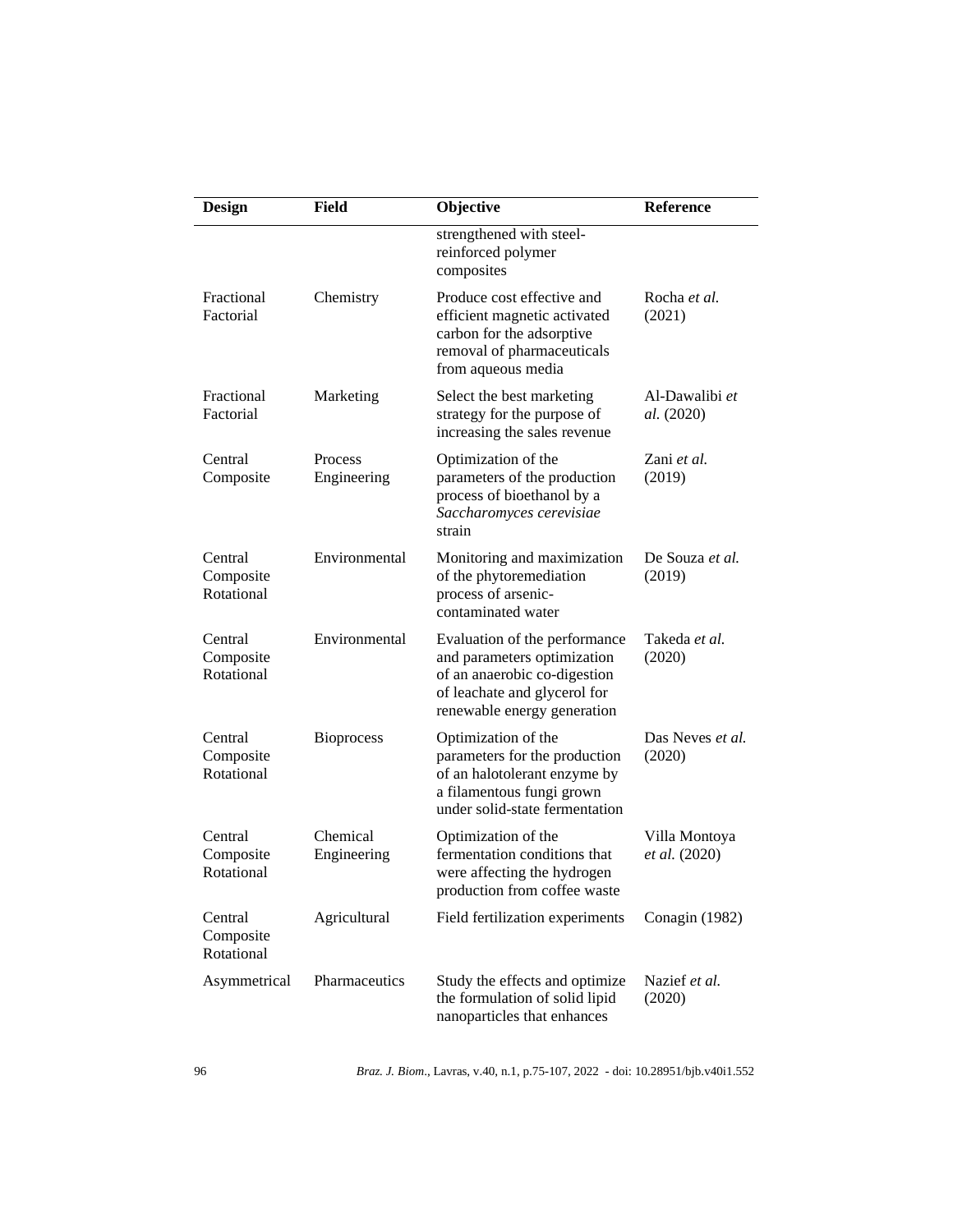| <b>Design</b>                                                 | Field              | Objective                                                                                                             | Reference                       |
|---------------------------------------------------------------|--------------------|-----------------------------------------------------------------------------------------------------------------------|---------------------------------|
|                                                               |                    | the oral bioavailability of<br>poorly water-soluble drugs                                                             |                                 |
| Asymmetrical                                                  | Food Science       | Evaluate the nutritional and<br>cooking characteristics of<br>brown rice at different storage<br>structures           | Kumar et al.<br>(2017)          |
| Asymmetrical                                                  | Engineering        | Analyze the performance of a<br>heat exchanger system                                                                 | Chandrasekaran<br>et al. (2021) |
| Asymmetrical                                                  | Pharmaceutical     | Optimize the spherical<br>agglomeration crystallization<br>method of an active agent                                  | Gyulai et al.<br>(2018)         |
| Asymmetrical                                                  | Marketing          | Investigate the effects that an<br>audience experienced to<br>anthropomorphic ads on<br>multiple-media condition      | Agrawal et al.<br>(2020)        |
| Plackett-<br>Burman and<br>Complete                           | Food<br>Technology | Development and evaluation<br>of the properties of an<br>oil-based emulsion gel                                       | Câmara <i>et al</i> .<br>(2020) |
| Plackett-<br>Burman and<br>Central<br>Composite               | Biotechnology      | Optimization of the<br>production of an enzyme by<br>an actinomycete                                                  | Patel <i>et al.</i><br>(2021)   |
| Plackett-<br>Burman and<br>Central<br>Composite<br>Rotational | Chemistry          | Develop a method of sterols<br>and squalene extraction and<br>determination in<br>cyanobacteria                       | Fagundes et al.<br>(2021)       |
| Fractional and<br>Complete                                    | Biotechnology      | Optimization of a method<br>used for the biosynthesis of<br>metallic nanoparticles                                    | Keijok et al.<br>(2019)         |
| Fractional and<br>Central<br>Composite                        | Biotechnology      | Maximization of the<br>production of an enzyme by a<br>yeast-like fungus using a by-<br>product of rice grain milling | Gautério et al.<br>(2020)       |
| Fractional,<br>Complete and<br>Central                        | Engineering        | Optimization of an ethanol-<br>water distillation column                                                              | Lv et al. (2019)                |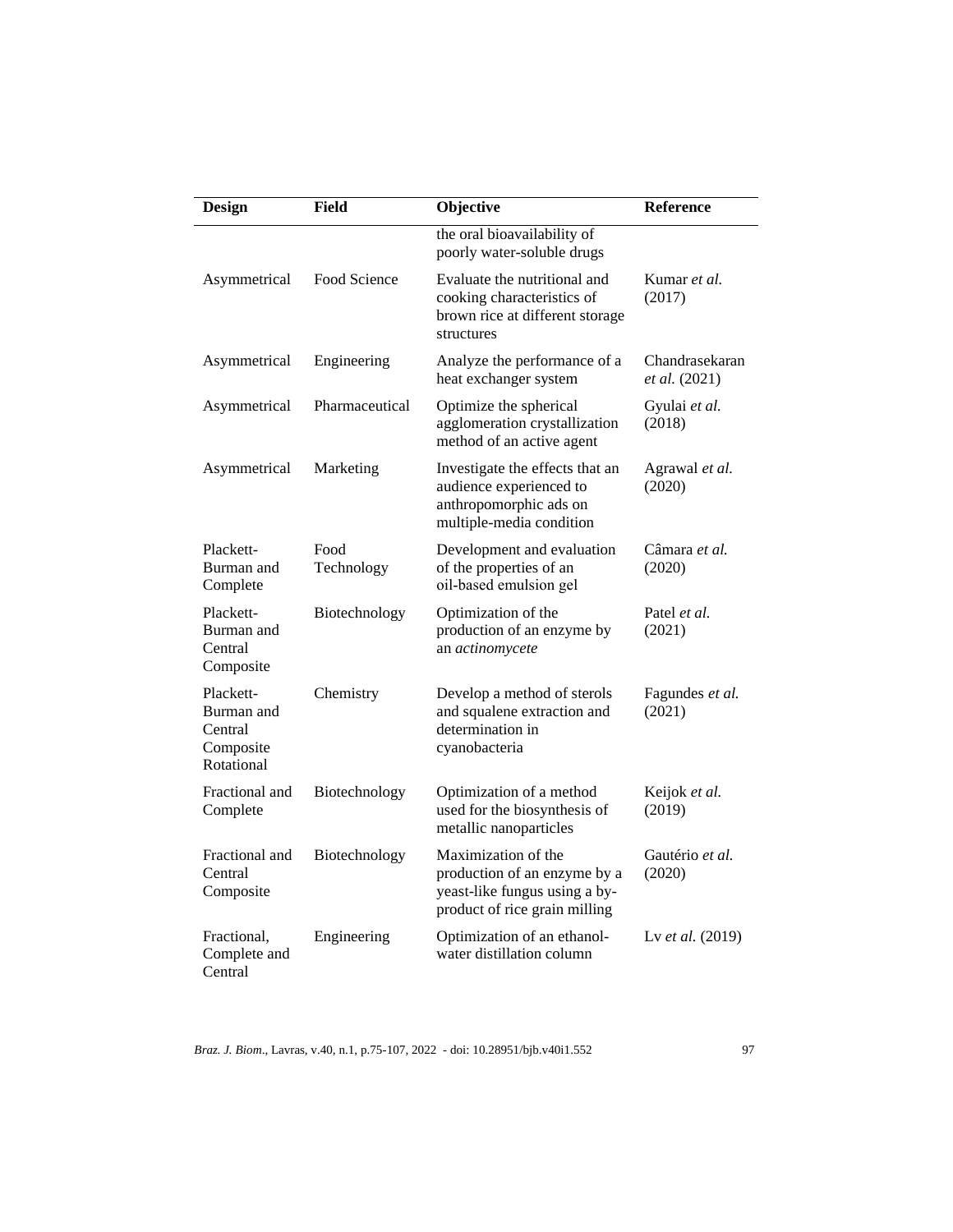| <b>Design</b>                                                  | Field                        | Objective                                                                                                                                                                           | <b>Reference</b>                      |
|----------------------------------------------------------------|------------------------------|-------------------------------------------------------------------------------------------------------------------------------------------------------------------------------------|---------------------------------------|
| Composite<br>Face-Centered                                     |                              |                                                                                                                                                                                     |                                       |
| Central<br>Composite and<br>Central<br>Composite<br>Rotational | Biotechnology                | Optimization of the enzyme<br>production by a fungus<br>isolated from the Atlantic<br>Forest                                                                                        | Vieira <i>et al.</i><br>(2019)        |
| Taguchi                                                        | Chemical<br>Engineering      | Evaluate the economic aspects<br>of the operational conditions<br>of advanced oxidation pre-<br>treatment processes of a<br>reverse osmosis concentrate                             | Cai et al. (2020)                     |
| Taguchi                                                        | Mechanical<br>Engineering    | Analyze and optimize the<br>design of a cost-effective<br>planar waveguide solar<br>concentrator                                                                                    | Kant et al.<br>(2021)                 |
| Taguchi                                                        | Civil<br>Engineering         | Evaluate the mechanical<br>properties and associated<br>costs of pervious concrete<br>mixtures                                                                                      | Taheri &<br>Ramezanianpour<br>(2021)  |
| Complete and<br>Central<br>Composite                           | Engineering                  | Analyze the economic<br>sustainability of a methanol<br>production plant using<br>renewable energy sources                                                                          | Bellotti et al.<br>(2019)             |
| Fractional and<br>Mixture                                      | Chemistry                    | Optimization of the<br>formulation of cleaning<br>products with better properties<br>and cost                                                                                       | Ochoa et al.<br>(2017)                |
| Central<br>Composite                                           | Environmental<br>Engineering | Evaluate economical and<br>environmental aspects of a<br>continuous electrocoagulation<br>process of nitrate removal                                                                | Karamati-<br>Niaragh et al.<br>(2019) |
| Complete<br>Factorial                                          | Agricultural                 | 24-day time-series analysis to<br>investigate the effects and<br>mechanisms that the carbon<br>and nitrogen amendment had<br>on the mineralization of<br>organic phosphorus in soil | Mise et al.<br>(2020)                 |
| Complete<br>Factorial                                          | Clinical                     | 12-month longitudinal study<br>to investigate the role that a                                                                                                                       | Catarci et al.<br>(2018)              |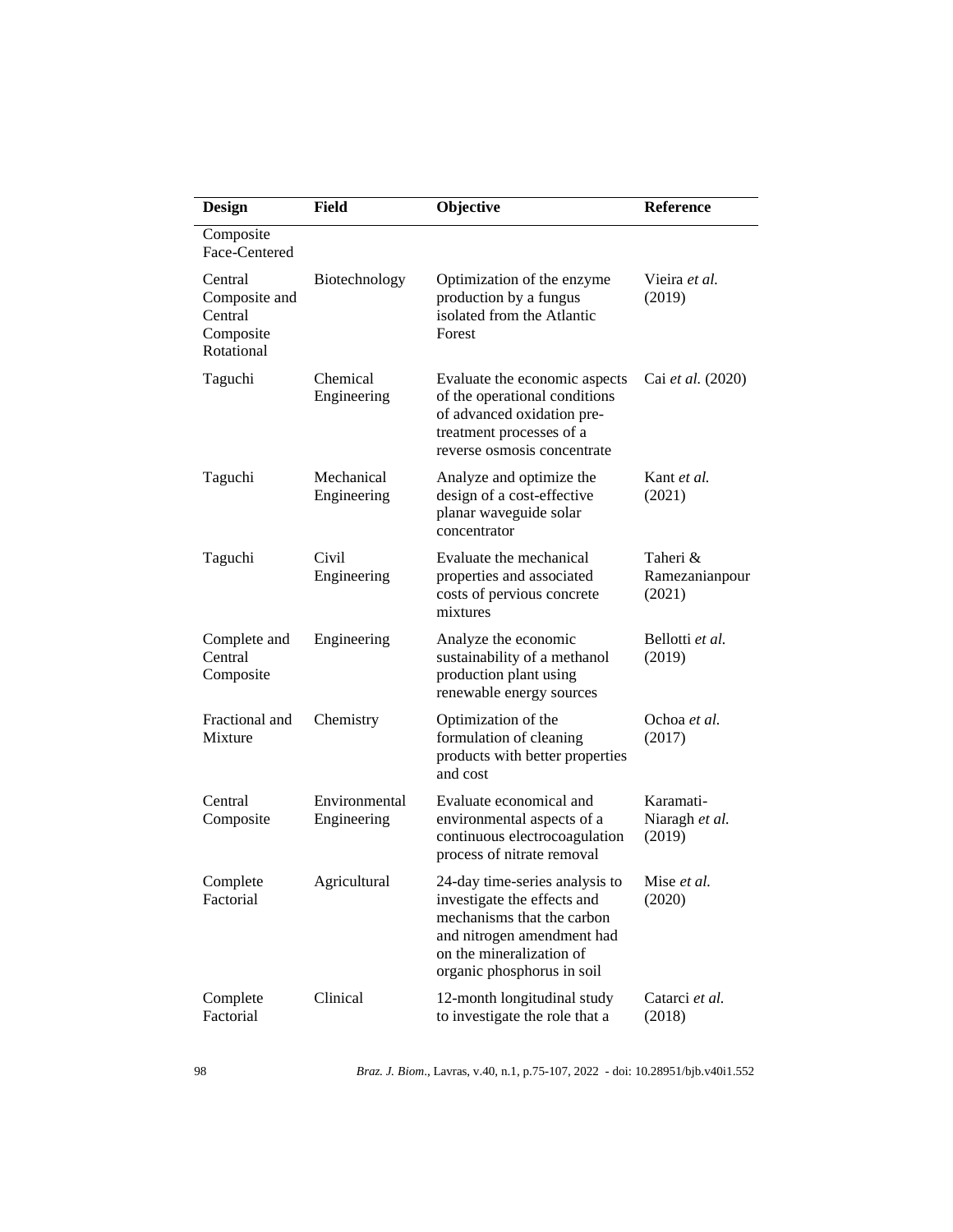| <b>Design</b>           | Field             | <b>Objective</b>                                                                                                                                   | <b>Reference</b>       |
|-------------------------|-------------------|----------------------------------------------------------------------------------------------------------------------------------------------------|------------------------|
|                         |                   | pancreatic enzyme<br>supplementation had on<br>patients after a gastric surgery                                                                    |                        |
| Complete<br>Factorial   | <b>Biomedical</b> | Time-course study related to<br>bone aging gene expression in<br>mice                                                                              | Wu et al. (2021)       |
| Complete<br>Factorial   | Ecology           | Study daily and annual<br>patterns that fire rotation<br>interval and overstory<br>vegetation had on ambient soil<br>temperatures in a pine forest | Weise et al.<br>(2019) |
| Fractional<br>Factorial | Medical           | Assess the effects of 30 years<br>of nutrition intervention on<br>total and cancer mortality in a<br>population                                    | Wang et al.<br>(2018)  |

### **Conclusions**

Through the use of matrices with all the possible treatment combinations, factorial statistical designs have been extremely useful in scientific experiments and research activities. They have been used to draw accurate inferences from the experimental results, estimate confidence and prediction intervals, characterize relationships among the variables, quantify the individual and combined effects of factors, distinguish assignable causes of variations from random ones, as well to estimate the adequacy and validate the proposed models. The fractionalization of factorial designs has been successfully employed to considerably reduce the number of experiments without the loss of pertinent information. The property has been useful to screen out the variables of interest in experiments with a large number of factors. The orthogonality and rotationality (rotatability) characteristics were achieved by the addition of star (alpha) and central points to the designs' matrices. The condition has provided the achievement of robust estimates regarding the individual and combined effects of the variables, fit responses with curvatures, and derive quadratic polynomial functions regarding the nature of the responses.

From reports found in the literature, it was observed that the Complete, Fractional, Central Composite Rotational and Asymmetrical factorial statistical designs were successfully applied in investigations related to different scientific fields. The designs were used to economically identify variables that were significantly affecting the responses of the systems under study, quantify the magnitude of experimental errors, as well the individual and combined influence of the factors. They were also used to derive mathematical functions that accurately represented the behavior of the responses, elaborate response surface and contour plots, and optimize the system's conditions in order to obtain desired specifications. Moreover, the designs were capable to, in a minimum number of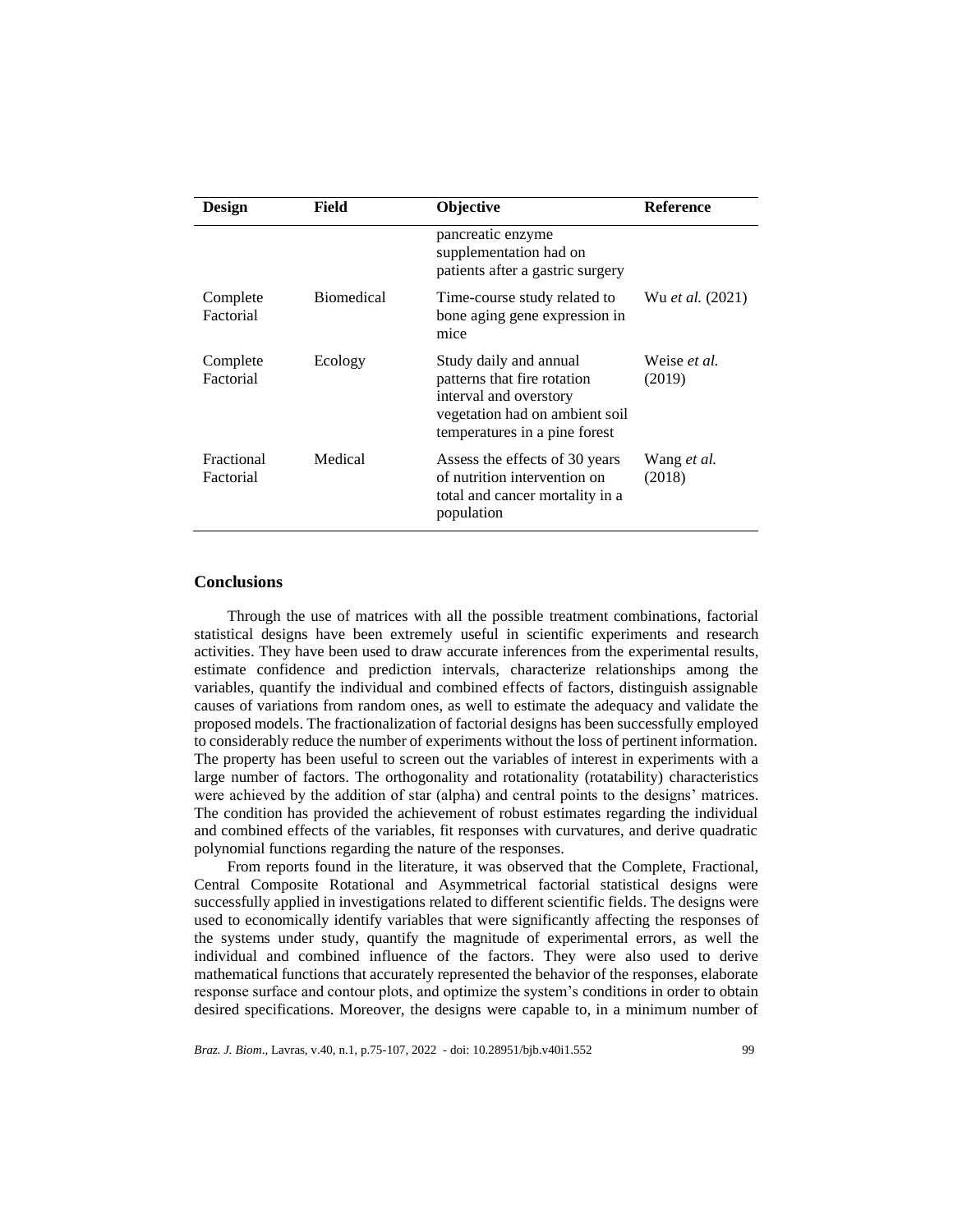experiments, develop cost-effective products and processes within specific quality standards, diagnose the dynamics of longitudinal investigations, and accurately forecast future events based on previously observed values. Due to their high efficiency and robustness, statistical factorial designs will most likely be keep increasingly used in the future. As addressed in this article, their great applicability, which allow them to be employed in many academic and industrial areas, make them a powerful and important tool in modern researches and development of technology.

# **Acknowledgements**

This study was financed in part by the Coordenação de Aperfeiçoamento de Pessoal de Nível Superior - Brasil (CAPES) - Finance Code 001. The authors thank CAPES for the financial funding and UNESP for the academic support. P.H.M. thanks C.T.M., J.F.M., C.M. and G.M. for the fundamental collaboration.

MAINARDI, P. H., BIDOIA, E. D. Conceitos fundamentais e aplicações recentes de desenhos estatísticos factoriais. *Braz. J. Biom*. Lavras, v.40, n.1, p.75-107, 2022.

- *RESUMO: Planejamentos fatoriais têm sido cada vez mais utilizados em investigações científicas e no desenvolvimento tecnológico. Os delineamentos, por meio da utilização de matrizes com todas as combinações de tratamentos, têm sido capazes de caracterizar efetivamente as relações entre as variáveis de experimentos multifatoriais, avaliar as variabilidades experimentais e derivar funções matemáticas que representam o comportamento das respostas. Os delineamentos fatoriais foram fracionados, o que reduziu substancialmente o número de tratamentos sem a perda de informações relevantes. A adição de pontos centrais e estrela às matrizes fatoriais conferiu a eles as características de ortogonalidade e rotatividade, frequentemente utilizadas para ajustar modelos com curvatura e identificar regiões críticas de interesse. De acordo com os relatos da literatura os delineamentos fatoriais, também chamados de experimentos fatoriais, foram aplicados com sucesso em diferentes tipos de investigações, incluindo avaliações de custos e estudos de séries temporais. Eles foram capazes de estimar características importantes dos experimentos tais como efeitos individuais e combinados dos fatores, a magnitude dos resíduos, além de expressar as relações das variáveis em equações polinomiais, desenhar gráficos de superfície e contorno de resposta e determinar combinações ótimas de parâmetros. Nesta revisão, os aspectos fundamentais dos planejamentos Fatoriais Completo, Fracionado, Rotacional Composto Central e Assimétrico foram apresentados e as aplicações recentes dessas ferramentas poderosas foram descritas.*
- *PALAVRAS-CHAVE: Delineamento de experimentos; DOE; planejamento experimental; otimização de processo; desenho experimental; planejamento estatístico; modelo estatístico.*

#### **References**

AGRAWAL, S.; KHANDELWAL, U.; BAJPAI, N. Anthropomorphism in advertising: the effect of media on audience attitude. *Journal of Marketing Communications*, p.1–17, 2020.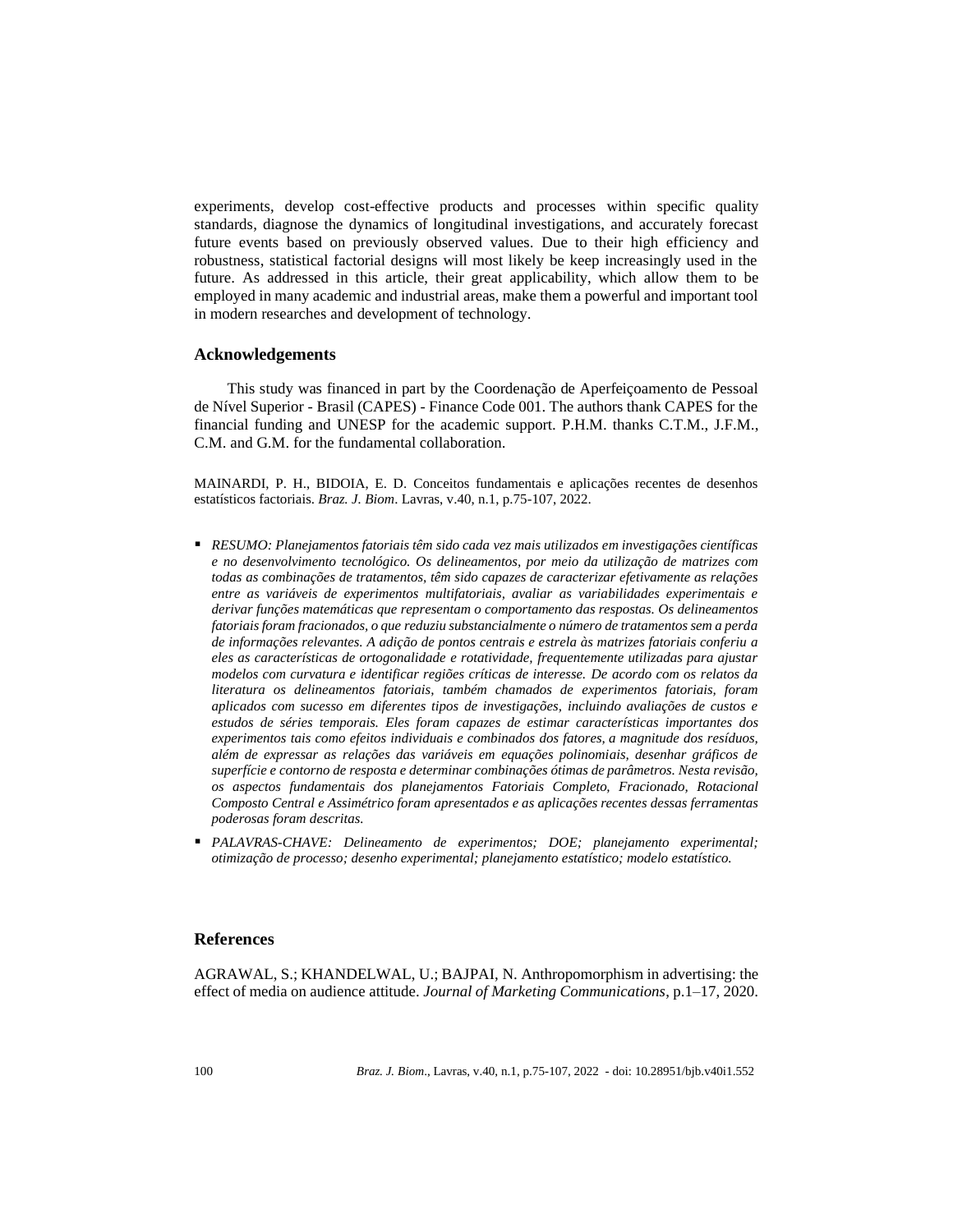AL-DAWALIBI, A.; AL-DALI, I. H.; ALKHAYYAL, B. A. Best marketing strategy selection using fractional factorial design with analytic hierarchy process. *MethodsX*, v.7, p.100927, 2020.

ALTMAN, D. G.; BLAND, J. M. Standard deviations and standard errors. *BMJ*, v.331, n.7521, p.903, 2005.

ANDERSON, M. J.; WHITCOMB, P. J. Design of Experiments. *In*: *Kirk-Othmer Encyclopedia of Chemical Technology*. John Wiley & Sons, 2010.

ANGELOPOULOS, P.; EVANGELARAS, H.; KOUKOUVINOS, C. Run orders for efficient two level experimental plans with minimum factor level changes robust to time trends. *Journal of Statistical Planning and Inference*, v.139, n.10, p.3718–3724, 2009.

ASKIN, R. G.; GOLDBERG, J. B. Economic Optimization in Product Design. *Engineering Optimization*, v.14, n.2, p.139–152, 1988.

BELLOTTI, D.; CASSETTARI, L.; MOSCA, M.; MAGISTRI, L. RSM approach for stochastic sensitivity analysis of the economic sustainability of a methanol production plant using renewable energy sources. *Journal of Cleaner Production*, v.240, p.117947, 2019.

BEZERRA, M. A.; SANTELLI, R. E.; OLIVEIRA, E. P.; VILLAR, L. S.; ESCALEIRA, L. A. Response surface methodology (RSM) as a tool for optimization in analytical chemistry. *Talanta*, v.76, n.5, p.965–977, 2008.

BHOWMIK, A.; VARGHESE, E.; JAGGI, S.; VARGHESE, C. Minimally changed run sequences in factorial experiments. *Communications in Statistics - Theory and Methods*, v.46, n.15, p.7444–7459, 2017.

BOX, G. E. P.; HUNTER, J. S. Multi-Factor Experimental Designs for Exploring Response Surfaces. *Annals of Mathematical Statistics*, v.28, n.1, p.195–241, 1957.

BOX, G. E. P.; HUNTER, J. S. The  $2^k - p$  Fractional Factorial Designs. *Technometrics*, v.3, n.3, p.311–351, 1961.

BOX, G. E. P.; WILSON, K. B. On the Experimental Attainment of Optimum Conditions. *Journal of the Royal Statistical Society. Series B (Methodological)*, v.13, n.1, p.1–45, 1951.

BOX, G. E.; JENKINS, G. M.; REINSEL, G. C.; LJUNG, G. M. *Time series analysis: forecasting and control*. John Wiley & Sons, 2015.

BROWNLEE, K. A. *Statistical theory and methodology in science and engineering*. Wiley, 1965.

CAI, Q. Q.; WU, M. Y.; LI, R.; DENG, S. H.; LEE, B. C. Y.; ONG, S. L.; HU, J. Y. Potential of combined advanced oxidation – Biological process for cost-effective organic matters removal in reverse osmosis concentrate produced from industrial wastewater reclamation: Screening of AOP pre-treatment technologies. *Chemical Engineering Journal*, v.389, p.123419, 2020.

CÂMARA, A. K. F. I.; OKURO, P.K.; SANTOS, M.; PAGLARINI, C. de S.; DA CUNHA, R. L.; RUIZ-CAPILLAS, C.; HERRERO, A. M.; POLLONIO, M. A. R. Understanding the role of chia (Salvia Hispanica L.) mucilage on olive oil-based emulsion gels as a new fat substitute in emulsified meat products. *European Food Research and Technology,* v.246, n.5, p.909–922, 2020.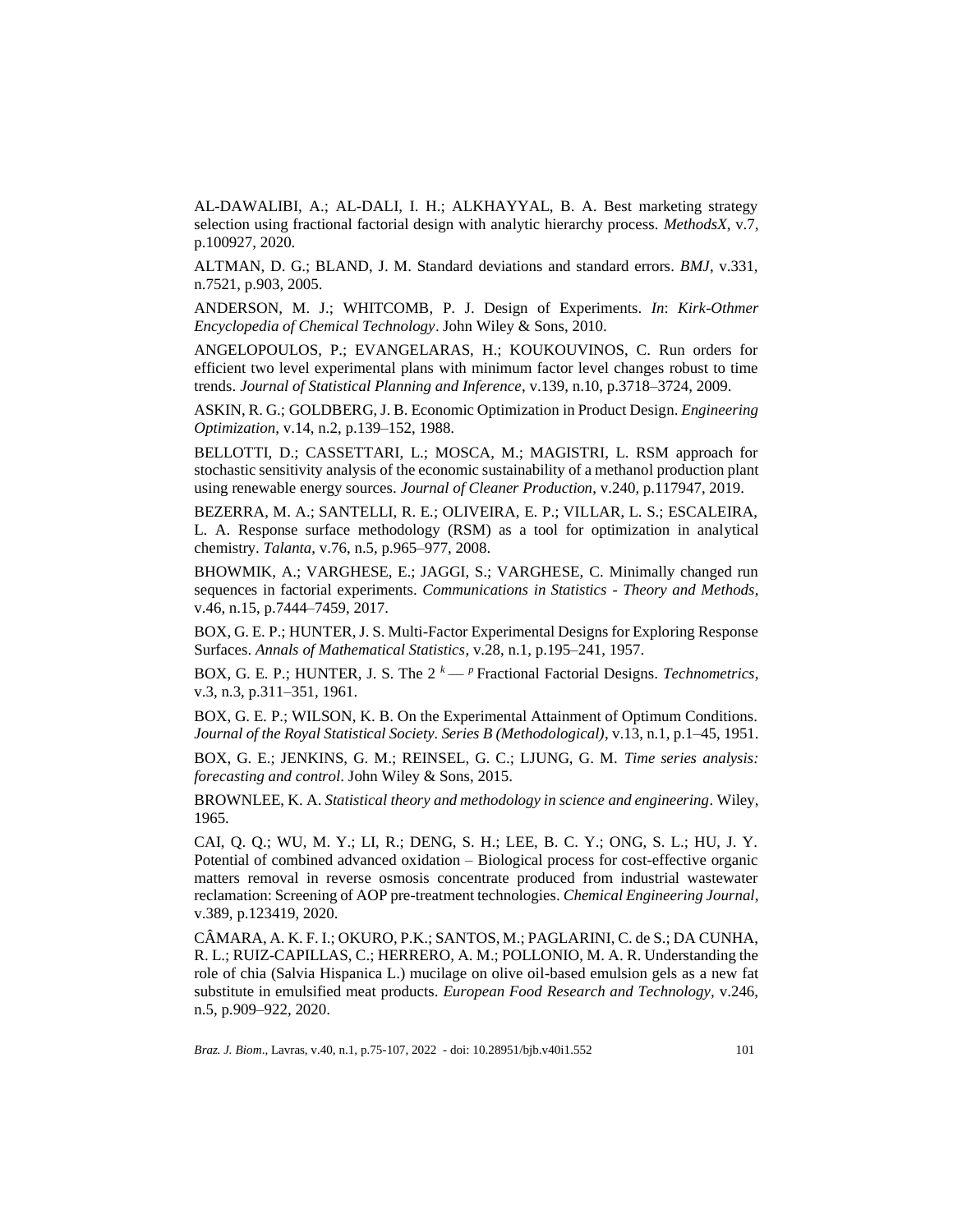CATARCI, M.; BERLANDA, M.; GRASSI, G. B.; MASEDU, F.; GUADAGNI, S. Pancreatic enzyme supplementation after gastrectomy for gastric cancer: a randomized controlled trial. *Gastric Cancer*, v.21, n.3, p.542–551, 2018.

CHANDRASEKARAN, R.; QIAN, X.; LEE, S. Thermal performance evaluation and analysis of the efficient and sustainability shell and tube heat exchanger system. *Journal of Construction Project Management and Innovation*, v.11, n.1, p.151–159, 2021.

CHENG, C.-S.; MARTIN, R. J.; TANG, B. Two-Level Factorial Designs with Extreme Numbers of Level Changes. *The Annals of Statistics*, v.26, n.4, p.1522–1539, 1998.

CHRISTENSEN, R. *Analysis of Variance, Design, and Regression: Applied Statistical Methods*. CRC Press, 1996.

CONAGIN, A. Delineamentos "compostos centrais ortogonais, rotacionais e divisíveis em blocos". *Bragantia*, v.41, n.1, p.49–56, 1982.

COOK, R. D. Detection of Influential Observation in Linear Regression. *Technometrics*, v.19, n.1, p.15–18, 1977.

COX, D. R.; HINKLEY, D. V. *Theoretical Statistics*. CRC Press, 1979.

D'AGOSTINO, R. B. *Goodness-of-Fit-Techniques*. CRC Press, 1986.

DA SILVA, F. G. F.; BARBOSA, R. B. *Applying Factorial Models to Forecast Ports Demands*. SSRN Scholarly Paper, n.ID 3520285. Rochester, NY: Social Science Research Network, 2020.

DAS NEVES, C. A.; DE MENEZES, L. H. S.; SOARES, G. A.; DOS SANTOS REIS, N.; TAVARES, I. M. C.; FRANCO, M.; DE OLIVEIRA, J. R. Production and biochemical characterization of halotolerant β-glucosidase by Penicillium roqueforti ATCC 10110 grown in forage palm under solid-state fermentation. *Biomass Conversion and Biorefinery*, 2020.

DE SOUZA, T. D.; BORGES, A. C.; BRAGA, A. F.; VELOSO, R. W.; TEIXEIRA DE MATOS, A. Phytoremediation of arsenic-contaminated water by Lemna Valdiviana: An optimization study. *Chemosphere*, v.234, p.402–408, 2019.

DRAPER, N.R.; SMITH, H. *Applied Regression Analysis*. John Wiley & Sons, 1998.

FAGUNDES, M. B.; ALVAREZ-RIVERA, G.; VENDRUSCOLO, R. G.; VOSS, M.; DA SILVA, P.A.; BARIN, J. S.; JACOB-LOPES, E.; ZEPKA, L. Q.; WAGNER, R. Green microsaponification-based method for gas chromatography determination of sterol and squalene in cyanobacterial biomass. *Talanta*, v.224, p.121793, 2021.

FISHER, R. A. Design of Experiments. *British Medical Journal*, v.1, n.3923, p.554–554, 1936.

FISHER, R. A. XV.—The Correlation between Relatives on the Supposition of Mendelian Inheritance. *Earth and Environmental Science Transactions of The Royal Society of Edinburgh*, v.52, n.2, p.399–433, 1919.

GALTON, F. *Natural Inheritance*. Macmillan and Company, 1889.

GAUTÉRIO, G. V.; DA SILVA, L. G. G.; HÜBNER, T.; DA ROSA RIBEIRO, T.; KALIL, S. J. Maximization of xylanase production by Aureobasidium pullulans using a by-product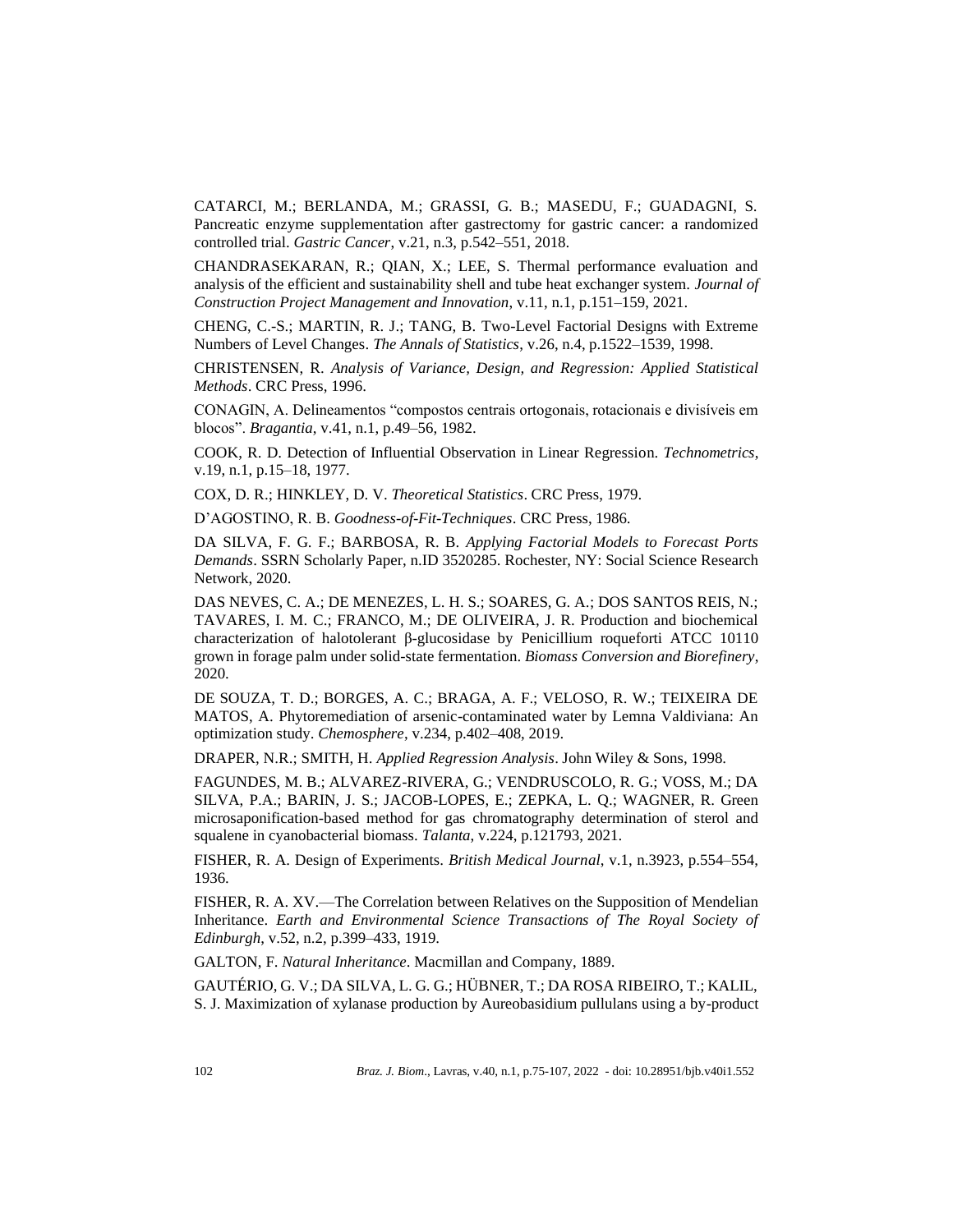of rice grain milling as xylan source. *Biocatalysis and Agricultural Biotechnology*, v.23, p.101511, 2020.

GRUBBS, F. E. Sample Criteria for Testing Outlying Observations. *Annals of Mathematical Statistics*, v.21, n.1, p.27–58, 1950.

GUNST, R. F.; MASON, R. L. Fractional factorial design. *WIREs Computational Statistics*, v.1, n.2, p.234–244, 2009.

GYULAI, O.; KOVÁCS, A.; SOVÁNY, T.; CSÓKA, I.; AIGNER, Z. Optimization of the Critical Parameters of the Spherical Agglomeration Crystallization Method by the Application of the Quality by Design Approach. *Materials*, v.11, n.4, p.635, 2018.

HENN, J. G.; STEFFENS, L.; DE MOURA SPEROTTO, N.D.; DE SOUZA PONCE, B.; VERÍSSIMO, R. M.; BOARETTO, F. B. M.; HASSEMER, G.; PÉRES, V.F.; SCHIRMER, H.; PICADA, J. N.; SAFFI, J.; MOURA, D. J. Toxicological evaluation of a standardized hydroethanolic extract from leaves of Plantago australis and its major compound, verbascoside. *Journal of Ethnopharmacology*, v.229, p.145–156, 2019.

HILOW, H. Comparison among run order algorithms for sequential factorial experiments. *Computational Statistics & Data Analysis*, v.58, p.397–406, 2013.

HINKELMANN, K.; KEMPTHORNE, O. *Design and Analysis of Experiments* (Vol. 1). New York: Wiley, 2007.

HOAGLIN, D. C.; MOSTELLER, F.; TUKEY, J. W. *Fundamentals of Exploratory Analysis of Variance.* John Wiley & Sons, 1991.

HOOPER, D.; COUGHLAN, J.; MULLEN, M. R. Structural Equation Modelling: Guidelines for Determining Model Fit. *Electronic Journal of Business Research Methods*, v.6, n.1, p.53–60, 2008.

KALINOWSKI, P.; FIDLER, F. Interpreting Significance: The Differences Between Statistical Significance, Effect Size, and Practical Importance. *Newborn and Infant Nursing Reviews*, v.10, n.1, p.50–54, 2010.

KANT, K.; NITHYANANDAM, K.; PITCHUMANI, R. Analysis and Optimization of a Novel Hexagonal Waveguide Concentrator for Solar Thermal Applications. *Energies*, v.14, n.8, p.2146, 2021.

KARAMATI-NIARAGH, E.; ALAVI MOGHADDAM, M. R.; EMAMJOMEH, M. M.; NAZLABADI, E. Evaluation of direct and alternating current on nitrate removal using a continuous electrocoagulation process: Economical and environmental approaches through RSM. *Journal of Environmental Management*, v.230, p.245–254, 2019.

KARNA, S. K.; SAHAI, R. An overview on Taguchi method. *International journal of engineering and mathematical sciences*, v.1, n.1, p.11-18, 2012.

KEIJOK, W. J.; PEREIRA, R. H. A.; ALVAREZ, L. A. C.; PRADO, A. R.; DA SILVA, A. R.; RIBEIRO, J.; DE OLIVEIRA, J. P.; GUIMARÃES, M. C. C. Controlled biosynthesis of gold nanoparticles with Coffea arabica using factorial design. *Scientific Reports*, v.9, n.1, p.16019, 2019.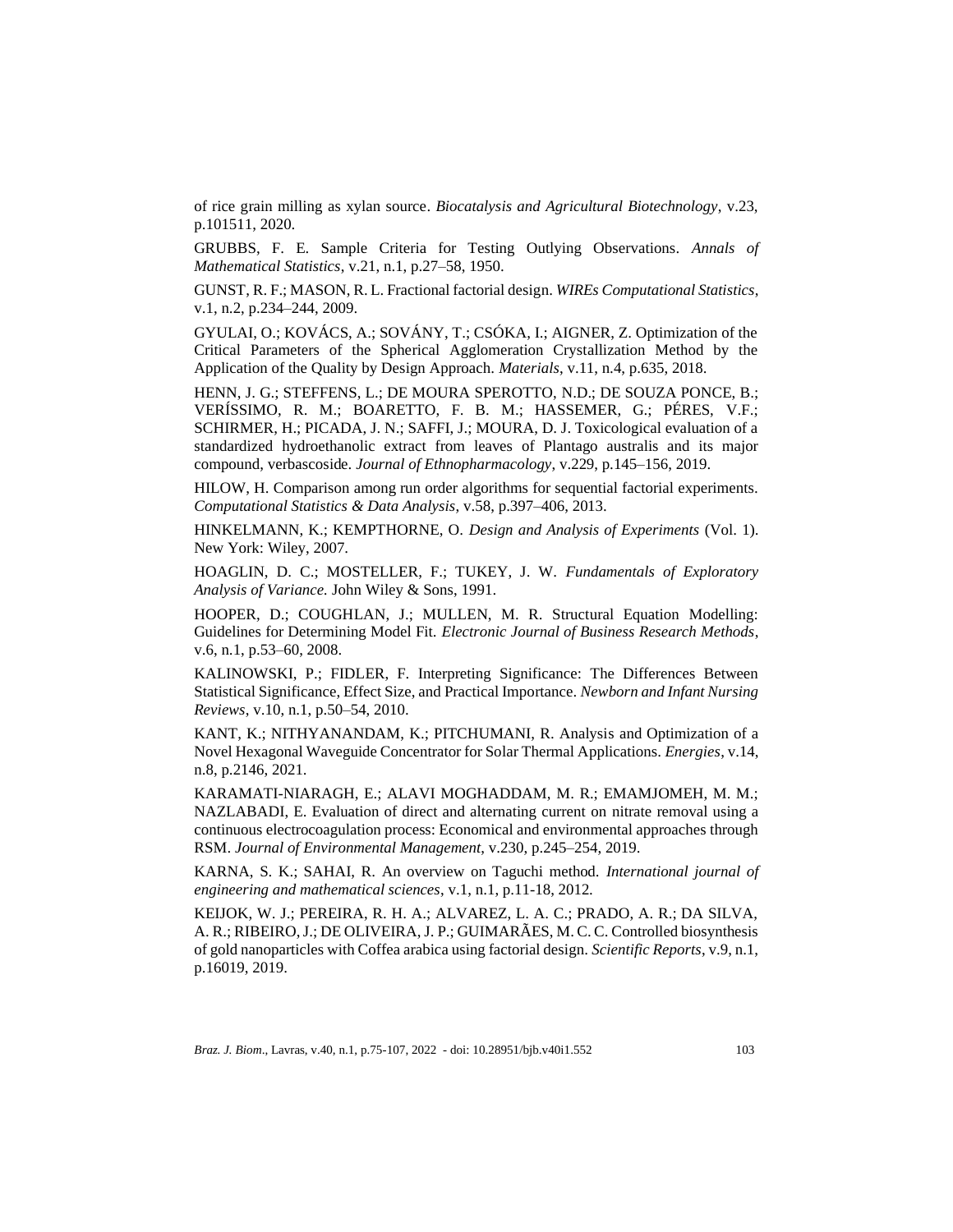KUMAR, A.; BHOPLE, S.; KUMAR, N.; TIWARI, V.K. Effect of Ageing, Moisture Contents and Storage Structures on Nutritional and cooking characteristics of brown rice during storage. *Chemical Science Review and Letters*, v.6, n.22, p.793-800, 2017.

KUTNER, M. H.; NACHTSHEIM, C. J.; NETER, J.; LI, W. *Applied Linear Statistical Models*. McGraw-Hill Irwin, 2005.

LABIDI, A.; TANABE, I.; TAKAHASHI, S. A study on extending technologies lifespan for the environment safety. *Journal of Machine Engineering*, p.109–120, 2021.

LARA, L. A.; MANCIPE, D. L.; PINEDA, Y.; MORENO, J. J.; PEÑA-RODRÍGUEZ, G. Design and characterization of a magneto-dielectric composite in high frequency with aligned magnetite powders. *Journal of Physics: Conference Series*, v.1386, p.012103, 2019.

LIM, J. J.; GOH, J.; RASHID, M. B. M. A.; CHOW, E. K.-H. Maximizing Efficiency of Artificial Intelligence-Driven Drug Combination Optimization through Minimal Resolution Experimental Design. *Advanced Therapeutics*, v.3, n.4, p.1900122, 2020.

LV, S.; HE, Z.; QUEVEDO, A. V.; MIRABILE, Y. Z.; VINING, G. G. Process optimization using sequential design of experiment: A case study. *Quality Engineering*, v.31, n.3, p.473–483, 2019.

MASON, R. L.; GUNST, R. F.; HESS, J. L. *Statistical Design and Analysis of Experiments: With Applications to Engineering and Science.* John Wiley & Sons, 2003.

MILES, J.; SHEVLIN, M. A time and a place for incremental fit indices. *Personality and Individual Differences*, Special issue on Structural Equation Modeling. v.42, n.5, p.869– 874, 2007.

MISE, K.; MARUYAMA, R.; MIYABARA, Y.; KUNITO, T.; SENOO, K.; OTSUKA, S. Time-series analysis of phosphorus-depleted microbial communities in carbon/nitrogenamended soils. *Applied Soil Ecology*, v.145, p.103346, 2020.

MOGHAZY, R. M.; LABENA, A.; HUSIEN, Sh. Eco-friendly complementary biosorption process of methylene blue using micro-sized dried biosorbents of two macro-algal species (Ulva fasciata and Sargassum dentifolium): Full factorial design, equilibrium, and kinetic studies. *International Journal of Biological Macromolecules*, v.134, p.330–343, 2019.

MONTGOMERY, D. C. *Design and Analysis of Experiments*. John Wiley & Sons, 2017.

MORETTIN, P.A.; BUSSAB, W. O. *Estatística Básica.* Saraiva Educação S.A., 2017.

MULAIK, S. A.; JAMES, L. R.; VAN ALSTINE, J.; BENNETT, N.; LIND, S.; STILWELL, C. D. Evaluation of goodness-of-fit indices for structural equation models. Psychological Bulletin, v.105, n.3, p.430–445, 1989.

NAKAGAWA, S.; CUTHILL, I. C. Effect size, confidence interval and statistical significance: a practical guide for biologists. *Biological Reviews*, v.82, n.4, p.591–605, 2007.

NAKAGAWA, S.; SCHIELZETH, H. A general and simple method for obtaining R2 from generalized linear mixed-effects models. *Methods in Ecology and Evolution*, v.4, n.2, p.133–142, 2013.

NAZIEF, A. M.; HASSAAN, P.S.; KHALIFA, H. M.; SOKAR, M. S.; EL-KAMEL, A. H. Lipid-Based Gliclazide Nanoparticles for Treatment of Diabetes: Formulation,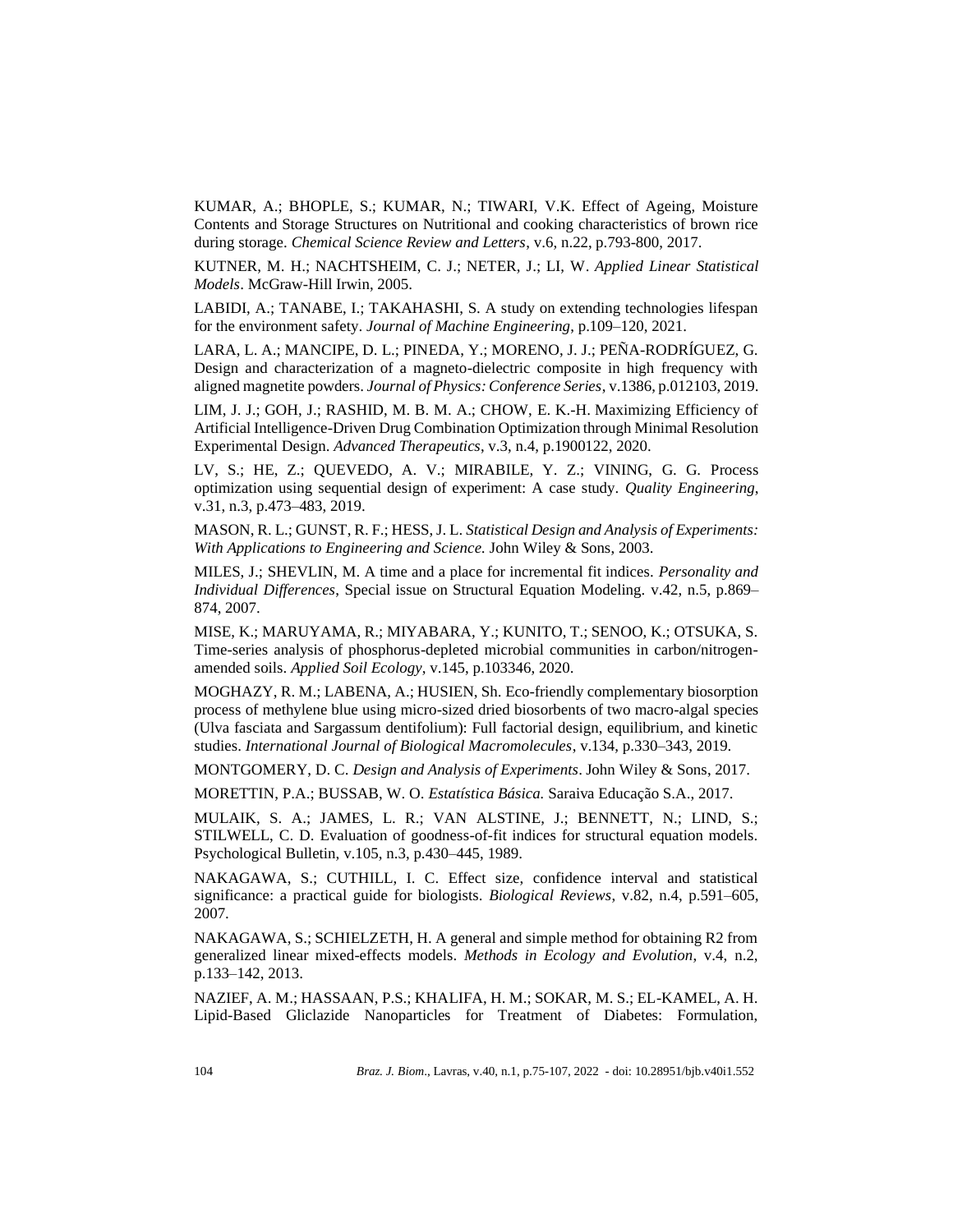Pharmacokinetics, Pharmacodynamics and Subacute Toxicity Study. *International Journal of Nanomedicine*, v.15, p.1129–1148, 2020.

NOORDIN, M. Y.; VENKATESH, V.C.; SHARIF, S.; ELTING, S.; ABDULLAH, A. Application of response surface methodology in describing the performance of coated carbide tools when turning AISI 1045 steel. *Journal of Materials Processing Technology*, v.145, n.1, p.46–58, 2004.

OCHOA, D. H.; BRAGA, J. W. B.; MACHADO, F. Optimization of the Functional Characteristics of Cleaning Products Through Experimental Design. *Journal of Surfactants and Detergents*, v.20, n.2, p.467–481, 2017.

ONYIAH, L. C. *Design and Analysis of Experiments: Classical and Regression Approaches with SAS*. CRC Press, 2008.

PAN, N.C.; BIZ, G.; BALDO, C.; CELLIGOI, M. A. P.C. Factorial design in fermentation medium development for hyaluronic acid production by Streptococcus zooepidemicus. *Acta Scientiarum. Technology*, v.42, p.e42729–e42729, 2019.

PATEL, G. B.; SHAH, K. R.; SHINDHAL, T.; RAKHOLIYA, P.; VARJANI, S. Process parameter studies by central composite design of response surface methodology for lipase activity of newly obtained Actinomycete. *Environmental Technology & Innovation*, v.23, p.101724, 2021.

PATINO, C. M.; FERREIRA, J. C. Confidence intervals: a useful statistical tool to estimate effect sizes in the real world. *Jornal Brasileiro de Pneumologia*, v.41, n.6, p.565–566, 2015.

PEARSON, K. Contributions to the Mathematical Theory of Evolution. *Philosophical Transactions of the Royal Society of London*, v.185, p.71–110, 1894.

PLACKETT, R. L.; BURMAN, J. P. The design of optimum multifactorial experiments. *Biometrika*, v.33, n.4, p.305–325, 1946.

PORTER, S. C.; VERSEPUT, R. P.; CUNNINGHAM, C. R. Process optimization using design of experiments. *Pharmaceutical technology*, v.21, n.10, p.60-71, 1997.

PORTO, M. B.; PORTELA, D. G.; NETO, A. F. de A. Temperature, current density and cobalt concentration effects on electrodeposited anticorrosive cobalt-tungsten alloys using factorial experiment design and ANOVA techniques. *Transactions of the IMF*, v.97, n.6, p.305–311, 2019.

RAVINDRAN, B.; KASSIM, M. A.; MOHAMED, M. S. Screening of Medium Constituents for the Cultivation of *Scenedesmus dimorphus* UTEX 1237 using 2<sup>k</sup> Factorial Design Approach. *IOP Conference Series: Materials Science and Engineering,* v.716, p.012003, 2020.

ROCHA, L. S.; SOUSA, É. M. L.; GIL, M. V.; OLIVEIRA, J. A. B. P.; OTERO, M.; ESTEVES, V.I.; CALISTO, V. Producing Magnetic Nanocomposites from Paper Sludge for the Adsorptive Removal of Pharmaceuticals from Water—A Fractional Factorial Design. *Nanomaterials*, v.11, n.2, p.287, 2021.

RODRIGUES, M. I.; IEMMA, A. F. *Planejamento de Experimentos e Otimização de Processos: Uma Estratégia Sequencial de Planejamentos.* Casa do Pão Editora, 2005.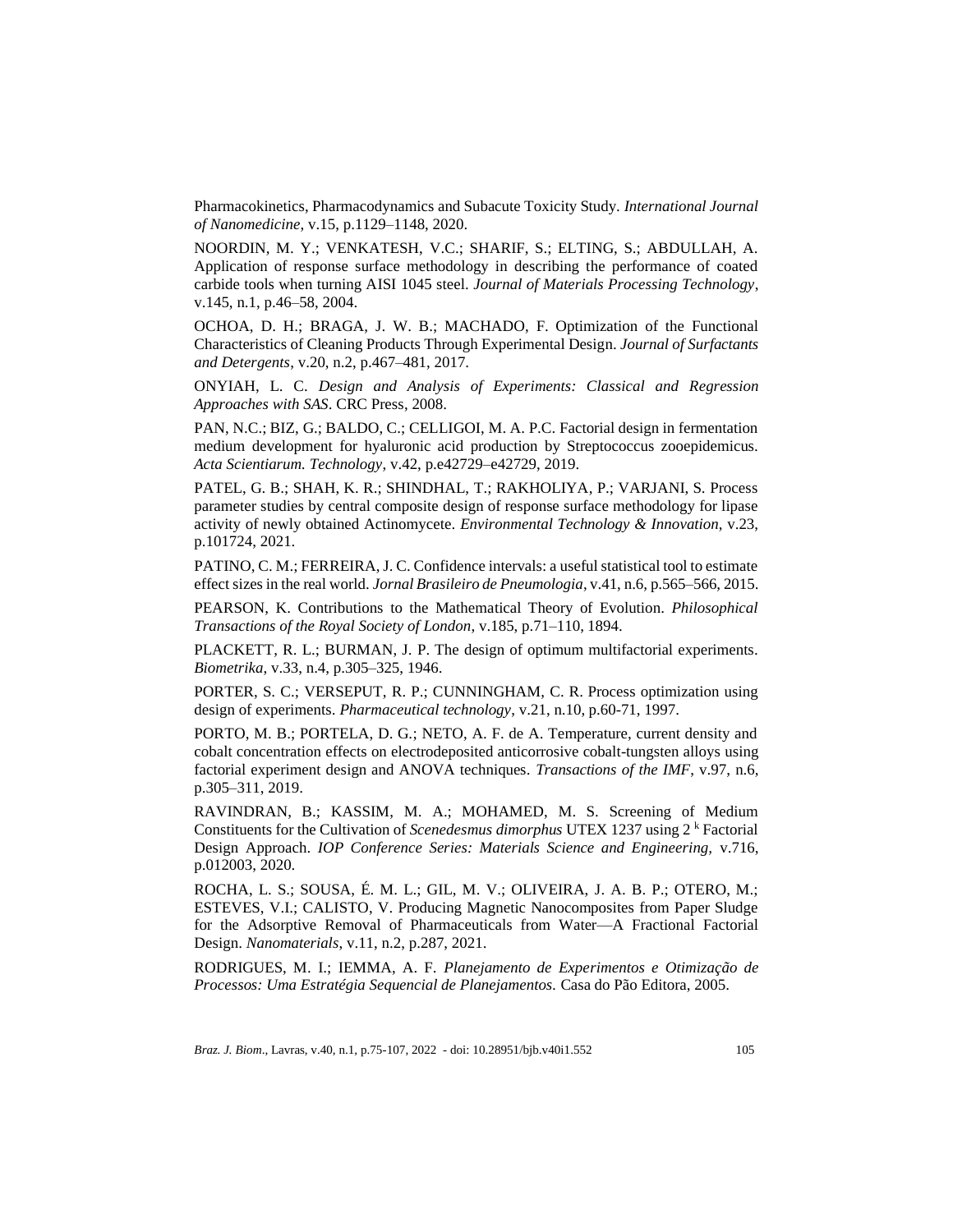SHESKIN, D. J. *Handbook of Parametric and Nonparametric Statistical Procedures, Fifth Edition.* CRC Press, 2011.

SIVAKUMAR, K.; SARAVANAN, R.; NOORUL HAQ, A. Cost-tolerance modelling and optimisation of machining tolerance design through intelligent techniques. *International Journal of Machining and Machinability of Materials*, v.3, n.1–2, p.162–189, 2008.

STEIGER, J. H. Structural Model Evaluation and Modification: An Interval Estimation Approach. *Multivariate Behavioral Research*, v.25, n.2, p.173–180, 1990.

STEINBERG, D. M. Factorial Experiments With Time Trends. *Technometrics*, v.30, n.3, p.259–269, 1988.

TACK, L.; VANDEBROEK, M. Trend-resistant and cost-efficient cross-over designs for mixed models. *Computational Statistics & Data Analysis*, v.46, n.4, p.721–746, 2004.

TAGUCHI, G. Quality engineering in Japan. *Communications in Statistics - Theory and Methods*, v.14, n.11, p.2785–2801, 1985.

TAHERI, B. M.; RAMEZANIANPOUR, A. M. Optimizing the mix design of pervious concrete based on properties and unit cost. *Advances in concrete construction*, v.11, n.4, p.285-298, 2021.

TAKEDA, P.Y.; GOTARDO, J. T.; GOMES, S. D. Anaerobic co-digestion of leachate and glycerol for renewable energy generation. *Environmental Technology*, p.1–11, 2020.

TSAI, C.-L.; CAI, Z.; WU, X. The Examination of Residual Plots. *Statistica Sinica*, v.8, n.2, p.445–465, 1998.

TUKEY, J. W. The Future of Data Analysis. *The Annals of Mathematical Statistics*, v.33, n.1, p.1–67, 1962.

VAN GERREWEY, T.; AMELOOT, N.; NAVARRETE, O.; VANDECRUYS, M.; PERNEEL, M.; BOON, N.; GEELEN, D. Microbial activity in peat-reduced plant growing media: Identifying influential growing medium constituents and physicochemical properties using fractional factorial design of experiments. *Journal of Cleaner Production,* v.256, p.120323, 2020.

VANHATALO, E.; BERGQUIST, B.; VÄNNMAN, K. Towards Improved Analysis Methods for Two-Level Factorial Experiments with Time Series Responses: Analysis Methods for Experiments with Time Series Responses. *Quality and Reliability Engineering International*, v.29, n.5, p.725–741, 2013.

VIEIRA, F. G. N.; CHRIST, D.; GRACIANO, L.; CORRÊA, J. M.; KADOWAKI, M. K.; SILVA, J. L. da C.; GANDRA, R. F.; MALLER, A.; POLI, M. de L. T. de M.; SIMÃO, R. de C. G. Experimental Design for Optimization of β-Xylosidase Production by A. fumigatus Isolated from the Atlantic Forest (Brazil). *Journal of Advances in Biology & Biotechnology*, p.1–16, 2019.

VILLA MONTOYA, A. C.; DA SILVA MAZARELI, R. C.; DELFORNO, T. P.; CENTURION, V.B.; DE OLIVEIRA, V.M.; SILVA, E. L.; VARESCHE, M. B. A. Optimization of key factors affecting hydrogen production from coffee waste using factorial design and metagenomic analysis of the microbial community. *International Journal of Hydrogen Energy*, v.45, n.7, p.4205–4222, 2020.